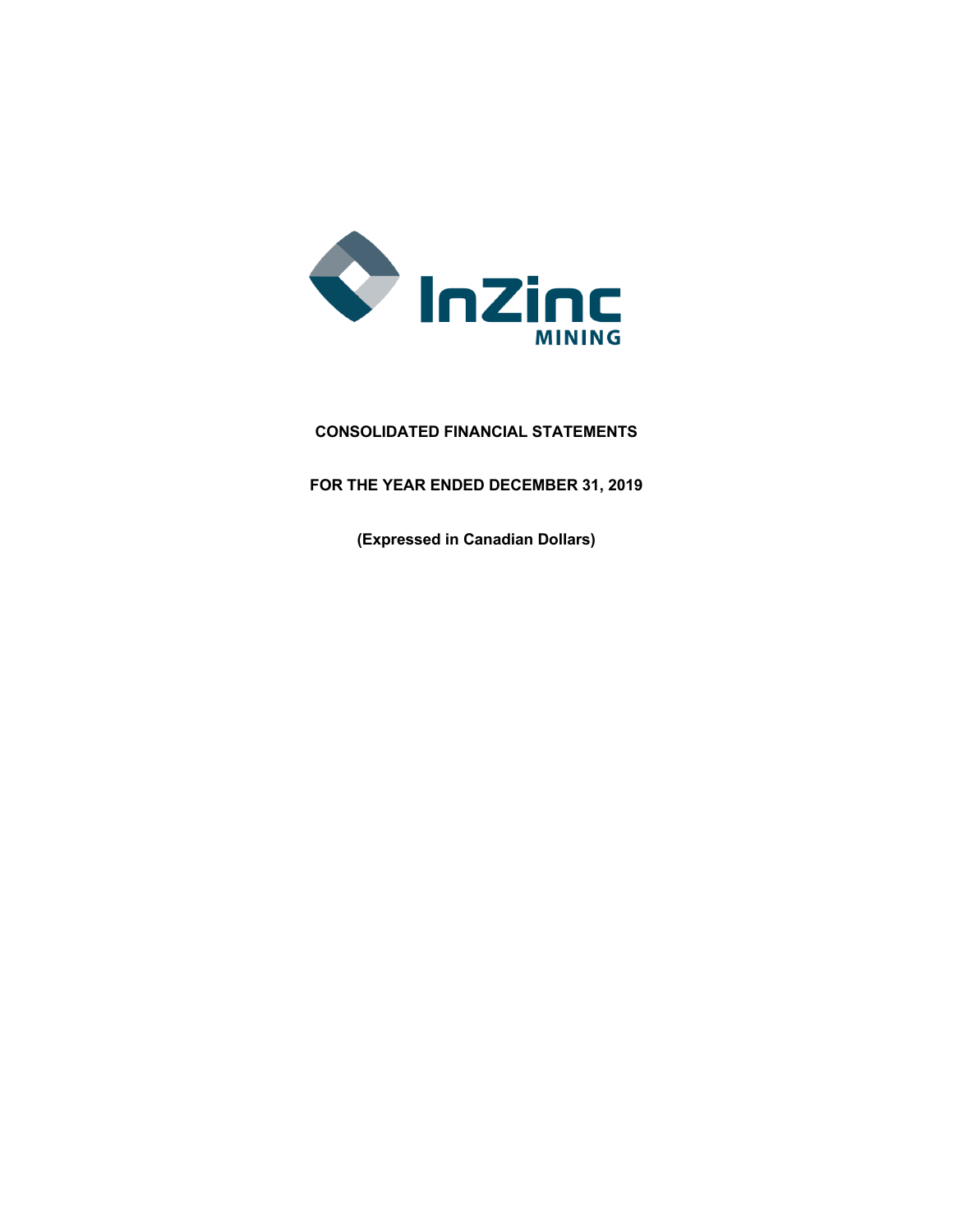# $D_{\text{AVIDSON}} \ \&\ \text{COMPANY LLP} \_\text{\tiny{LIP}}$  Chartered Professional Accountants  $D_{\text{AVIDSON}}$

# **INDEPENDENT AUDITOR'S REPORT**

To the Shareholders of InZinc Mining Ltd.

#### *Opinion*

We have audited the accompanying consolidated financial statements of InZinc Mining Ltd. (the "Company"), which comprise the consolidated statements of financial position as at December 31, 2019 and 2018, and the consolidated statements of loss and comprehensive loss, changes in shareholders' equity, and cash flows for the years then ended, and notes to the consolidated financial statements, including a summary of significant accounting policies.

In our opinion, these consolidated financial statements present fairly, in all material respects, the financial position of the Company as at December 31, 2019 and 2018, and its financial performance and its cash flows for the years then ended in accordance with International Financial Reporting Standards ("IFRS").

#### *Basis for Opinion*

We conducted our audits in accordance with Canadian generally accepted auditing standards. Our responsibilities under those standards are further described in the Auditor's Responsibilities for the Audit of the Consolidated Financial Statements section of our report. We are independent of the Company in accordance with the ethical requirements that are relevant to our audit of the consolidated financial statements in Canada, and we have fulfilled our other ethical responsibilities in accordance with these requirements. We believe that the audit evidence we have obtained in our audits is sufficient and appropriate to provide a basis for our opinion.

#### *Other Information*

Management is responsible for the other information. The other information obtained at the date of this auditor's report includes Management's Discussion and Analysis.

Our opinion on the consolidated financial statements does not cover the other information and we do not express any form of assurance conclusion thereon.

In connection with our audit of the consolidated financial statements, our responsibility is to read the other information and, in doing so, consider whether the other information is materially inconsistent with the consolidated financial statements or our knowledge obtained in the audit, or otherwise appears to be materially misstated.

We obtained Management's Discussion and Analysis prior to the date of this auditor's report. If, based on the work we have performed, we conclude that there is a material misstatement of this other information, we are required to report that fact. We have nothing to report in this regard.

#### *Responsibilities of Management and Those Charged with Governance for the Consolidated Financial Statements*

Management is responsible for the preparation and fair presentation of the consolidated financial statements in accordance with IFRS, and for such internal control as management determines is necessary to enable the preparation of consolidated financial statements that are free from material misstatement, whether due to fraud or error.

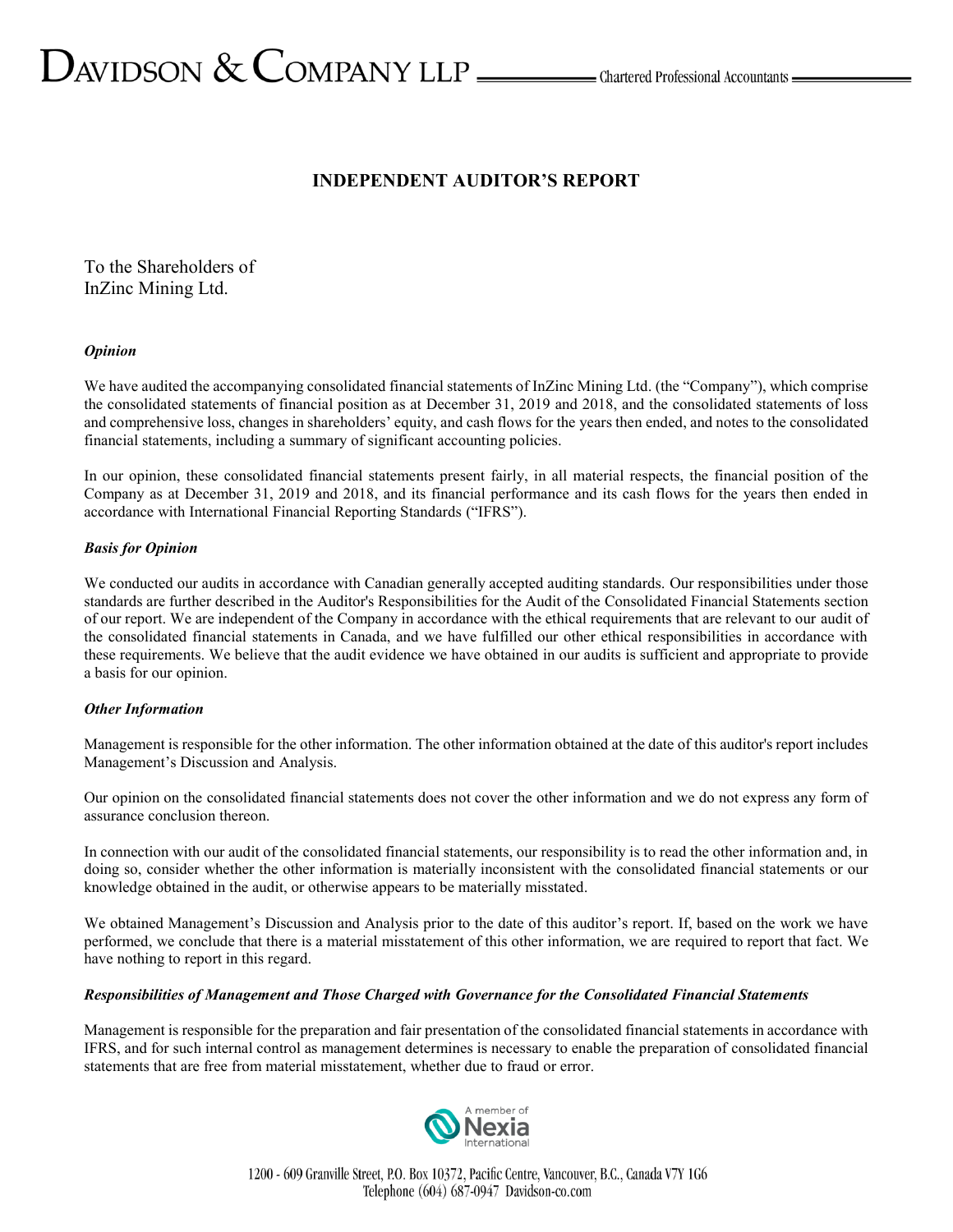In preparing the consolidated financial statements, management is responsible for assessing the Company's ability to continue as a going concern, disclosing, as applicable, matters related to going concern and using the going concern basis of accounting unless management either intends to liquidate the Company or to cease operations, or has no realistic alternative but to do so.

Those charged with governance are responsible for overseeing the Company's financial reporting process.

#### *Auditor's Responsibilities for the Audit of the Consolidated Financial Statements*

Our objectives are to obtain reasonable assurance about whether the consolidated financial statements as a whole are free from material misstatement, whether due to fraud or error, and to issue an auditor's report that includes our opinion. Reasonable assurance is a high level of assurance, but is not a guarantee that an audit conducted in accordance with Canadian generally accepted auditing standards will always detect a material misstatement when it exists. Misstatements can arise from fraud or error and are considered material if, individually or in the aggregate, they could reasonably be expected to influence the economic decisions of users taken on the basis of these consolidated financial statements.

As part of an audit in accordance with Canadian generally accepted auditing standards, we exercise professional judgment and maintain professional skepticism throughout the audit. We also:

- Identify and assess the risks of material misstatement of the consolidated financial statements, whether due to fraud or error, design and perform audit procedures responsive to those risks, and obtain audit evidence that is sufficient and appropriate to provide a basis for our opinion. The risk of not detecting a material misstatement resulting from fraud is higher than for one resulting from error, as fraud may involve collusion, forgery, intentional omissions, misrepresentations, or the override of internal control.
- Obtain an understanding of internal control relevant to the audit in order to design audit procedures that are appropriate in the circumstances, but not for the purpose of expressing an opinion on the effectiveness of the Company's internal control.
- Evaluate the appropriateness of accounting policies used and the reasonableness of accounting estimates and related disclosures made by management.
- Conclude on the appropriateness of management's use of the going concern basis of accounting and, based on the audit evidence obtained, whether a material uncertainty exists related to events or conditions that may cast significant doubt on the Company's ability to continue as a going concern. If we conclude that a material uncertainty exists, we are required to draw attention in our auditor's report to the related disclosures in the consolidated financial statements or, if such disclosures are inadequate, to modify our opinion. Our conclusions are based on the audit evidence obtained up to the date of our auditor's report. However, future events or conditions may cause the Company to cease to continue as a going concern.
- Evaluate the overall presentation, structure and content of the consolidated financial statements, including the disclosures, and whether the consolidated financial statements represent the underlying transactions and events in a manner that achieves fair presentation.
- Obtain sufficient appropriate audit evidence regarding the financial information of the entities or business activities within the Company to express an opinion on the consolidated financial statements. We are responsible for the direction, supervision and performance of the group audit. We remain solely responsible for our audit opinion.

We communicate with those charged with governance regarding, among other matters, the planned scope and timing of the audit and significant audit findings, including any significant deficiencies in internal control that we identify during our audit.

We also provide those charged with governance with a statement that we have complied with relevant ethical requirements regarding independence, and to communicate with them all relationships and other matters that may reasonably be thought to bear on our independence, and where applicable, related safeguards.

The engagement partner on the audit resulting in this independent auditor's report is Guy Thomas.

# **"DAVIDSON & COMPANY LLP"**

Vancouver, Canada Chartered Professional Accountants

April 21, 2020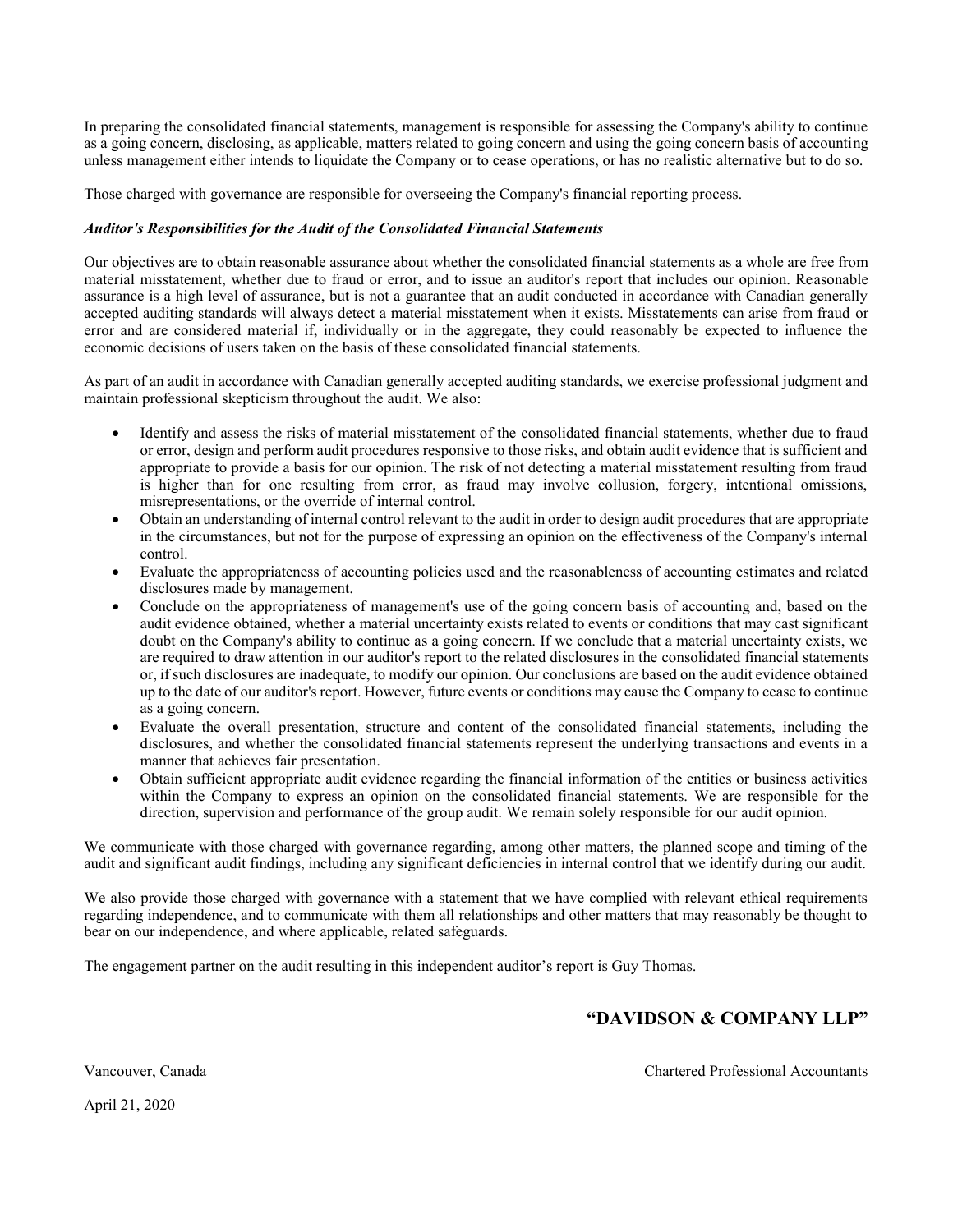# **CONSOLIDATED STATEMENTS OF FINANCIAL POSITION**

(Expressed in Canadian Dollars)

As at

|                                                           | <b>December</b><br>31, 2019 | December<br>31, 2018 |
|-----------------------------------------------------------|-----------------------------|----------------------|
| <b>ASSETS</b>                                             |                             |                      |
| Current                                                   |                             |                      |
| Cash (Note 4)                                             | \$<br>431,146               | \$<br>597,620        |
| Receivables (Note 5)<br>Prepaids                          | 2,242<br>18,232             | 40,075<br>19,874     |
| Marketable securities (Note 6)                            | 291                         | 770                  |
|                                                           | 451,911                     | 658,339              |
|                                                           |                             |                      |
| Reclamation deposits (Note 7)                             | 163,461                     | 169,287              |
| Exploration and evaluation assets (Note 7)                | 8,531,852                   | 8,307,662            |
|                                                           | \$<br>9,147,224             | \$<br>9,135,288      |
| <b>LIABILITIES</b>                                        |                             |                      |
|                                                           |                             |                      |
| Current                                                   |                             |                      |
| Accounts payable and accrued liabilities (Notes 8 and 10) | \$<br>30,918                | \$<br>86,848         |
| <b>SHAREHOLDERS' EQUITY</b>                               |                             |                      |
| Share capital (Note 9)                                    | 17,705,150                  | 17,348,969           |
| Reserves - share-based (Note 9)                           | 722,469                     | 782,547              |
| Reserves - accumulated other comprehensive loss           | (1,998)                     | (1,519)              |
| <b>Deficit</b>                                            | (9,309,315)                 | (9,081,557)          |
|                                                           | 9,116,306                   | 9,048,440            |
|                                                           | \$<br>9,147,224             | \$<br>9,135,288      |
| Nature of operations and going concern (Note 1)           |                             |                      |

Nature of operations and going concern (Note 1) Subsequent events (Notes 7 and 16)

Approved on behalf of the Board:

*"Wayne Hubert" "John Murphy"*

Wayne Hubert, Director John Murphy, Director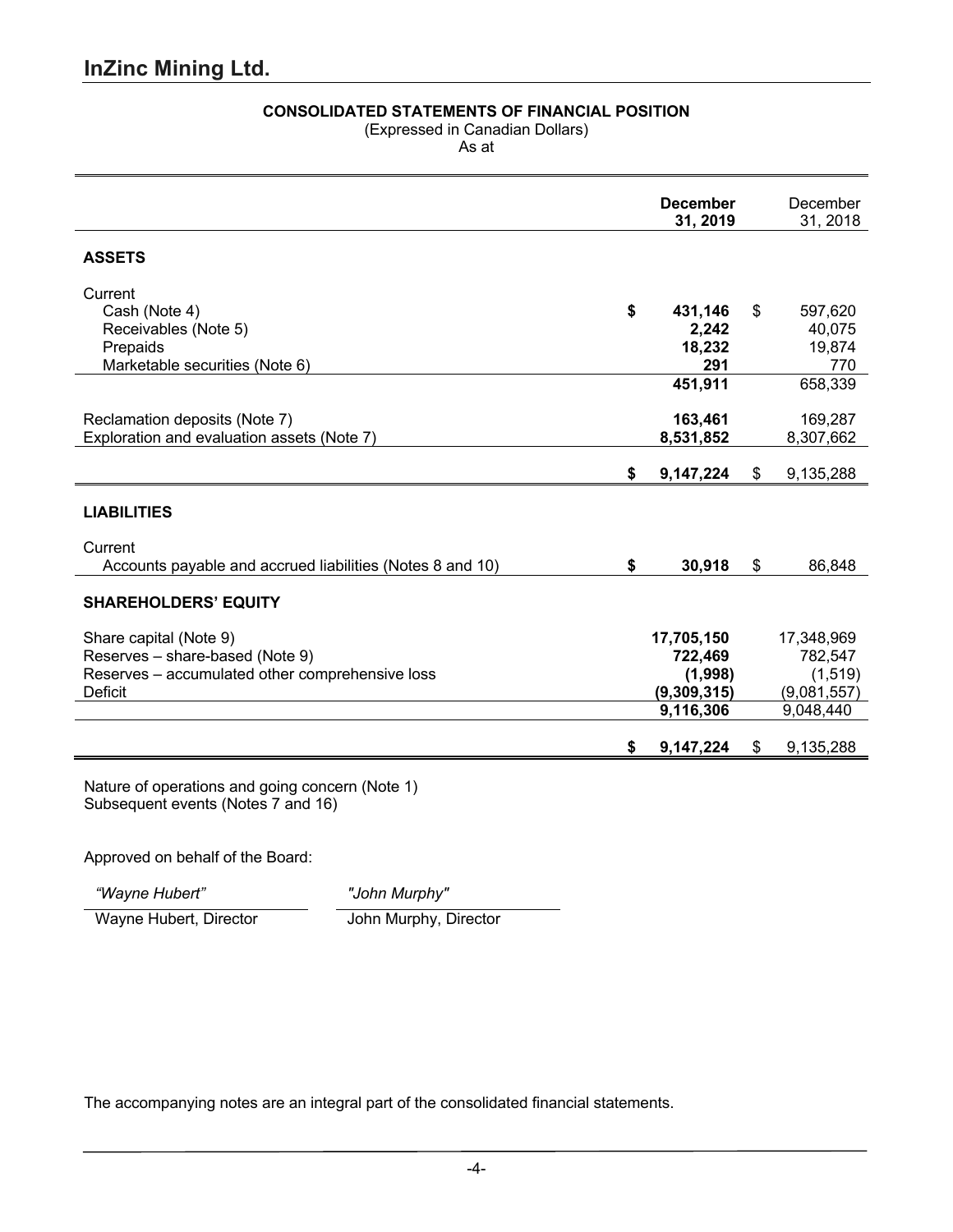# **CONSOLIDATED STATEMENTS OF LOSS AND COMPREHENSIVE LOSS**

(Expressed in Canadian Dollars) For the year ended

|                                                      | December 31,<br>2019 |             |     | December 31,<br>2018 |
|------------------------------------------------------|----------------------|-------------|-----|----------------------|
| <b>EXPENSES</b>                                      |                      |             |     |                      |
| Communication and investor relations                 | \$                   | 17,898      | -\$ | 29,872               |
| Filing and regulatory                                |                      | 17,307      |     | 17,926               |
| Foreign exchange loss                                |                      | 8,507       |     | 10,580               |
| Office and miscellaneous (Note 10)                   |                      | 50,663      |     | 97,971               |
| Professional fees (Note 10)                          |                      | 78,415      |     | 100,651              |
| Property investigation costs                         |                      |             |     | 33,365               |
| Share-based compensation (Notes 9 and 10)            |                      | 46,428      |     | 160,179              |
| Travel                                               |                      | 10,697      |     | 11,916               |
|                                                      |                      | (229, 915)  |     | (462, 460)           |
|                                                      |                      |             |     |                      |
| Interest income                                      |                      | 2,157       |     |                      |
|                                                      |                      |             |     |                      |
| Loss for the year                                    |                      | (227, 758)  |     | (462, 460)           |
|                                                      |                      |             |     |                      |
| Unrealized loss on marketable securities             |                      | (479)       |     | (895)                |
|                                                      |                      |             |     |                      |
| Loss and comprehensive loss for the year             | S                    | (228, 237)  | \$  | (463, 355)           |
|                                                      |                      |             |     |                      |
| Basic and diluted loss per common share              | S                    | (0.00)      | \$  | (0.00)               |
|                                                      |                      |             |     |                      |
| Weighted average number of common shares outstanding |                      | 112,373,912 |     | 108,844,323          |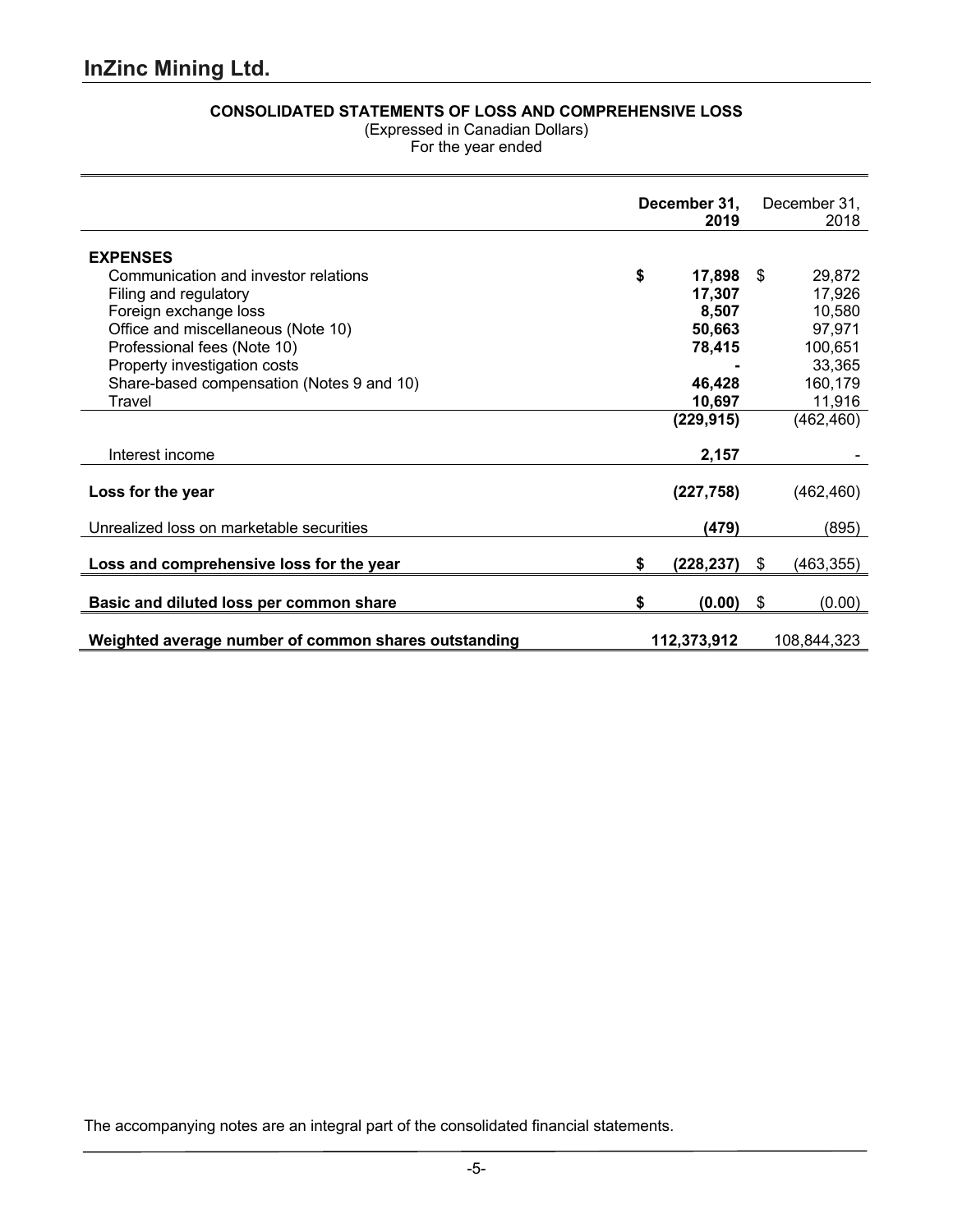# **CONSOLIDATED STATEMENTS OF CHANGES IN SHAREHOLDERS' EQUITY**

(Expressed in Canadian Dollars)

|                                                                                                                                                                                                                                   |                      | Share capital                             |     |                                         |                                                            |                |                                                                 |
|-----------------------------------------------------------------------------------------------------------------------------------------------------------------------------------------------------------------------------------|----------------------|-------------------------------------------|-----|-----------------------------------------|------------------------------------------------------------|----------------|-----------------------------------------------------------------|
|                                                                                                                                                                                                                                   | <b>Issued</b>        | Amount                                    |     | Reserves-<br>share-based                | Reserves-<br>accumulated<br>other<br>comprehensive<br>loss | <b>Deficit</b> | <b>Total</b>                                                    |
| Balance at December 31, 2017                                                                                                                                                                                                      | 108,685,419          | \$17,323,349                              | \$. | 622,368                                 | \$<br>(624)                                                | \$ (8,619,097) | \$9,325,996                                                     |
| Shares issued for exploration and evaluation assets<br>Share issue costs<br>Share-based compensation<br>Unrealized loss on marketable securities<br>Loss for the year                                                             | 200,000              | 29,000<br>(3,380)                         |     | 160,179                                 | (895)                                                      | (462, 460)     | 29,000<br>(3,380)<br>160,179<br>(895)<br>(462, 460)             |
| Balance at December 31, 2018                                                                                                                                                                                                      | 108,885,419          | \$17,348,969                              | \$. | 782,547                                 | \$<br>(1, 519)                                             | \$ (9,081,557) | \$9,048,440                                                     |
| Shares issued for cash<br>Shares issued for exploration and evaluation assets<br>Share issue costs<br>Share-based compensation<br>Allocation of expired warrants<br>Unrealized loss on marketable securities<br>Loss for the year | 5,500,000<br>300,000 | 233,750<br>12,000<br>(42, 810)<br>153,241 |     | 41,250<br>5,485<br>46,428<br>(153, 241) | (479)                                                      | (227, 758)     | 275,000<br>12,000<br>(37, 325)<br>46,428<br>(479)<br>(227, 758) |
| <b>Balance at December 31, 2019</b>                                                                                                                                                                                               | 114,685,419          | \$17,705,150                              |     | 722,469                                 | (1,998)                                                    | \$ (9,309,315) | \$9,116,306                                                     |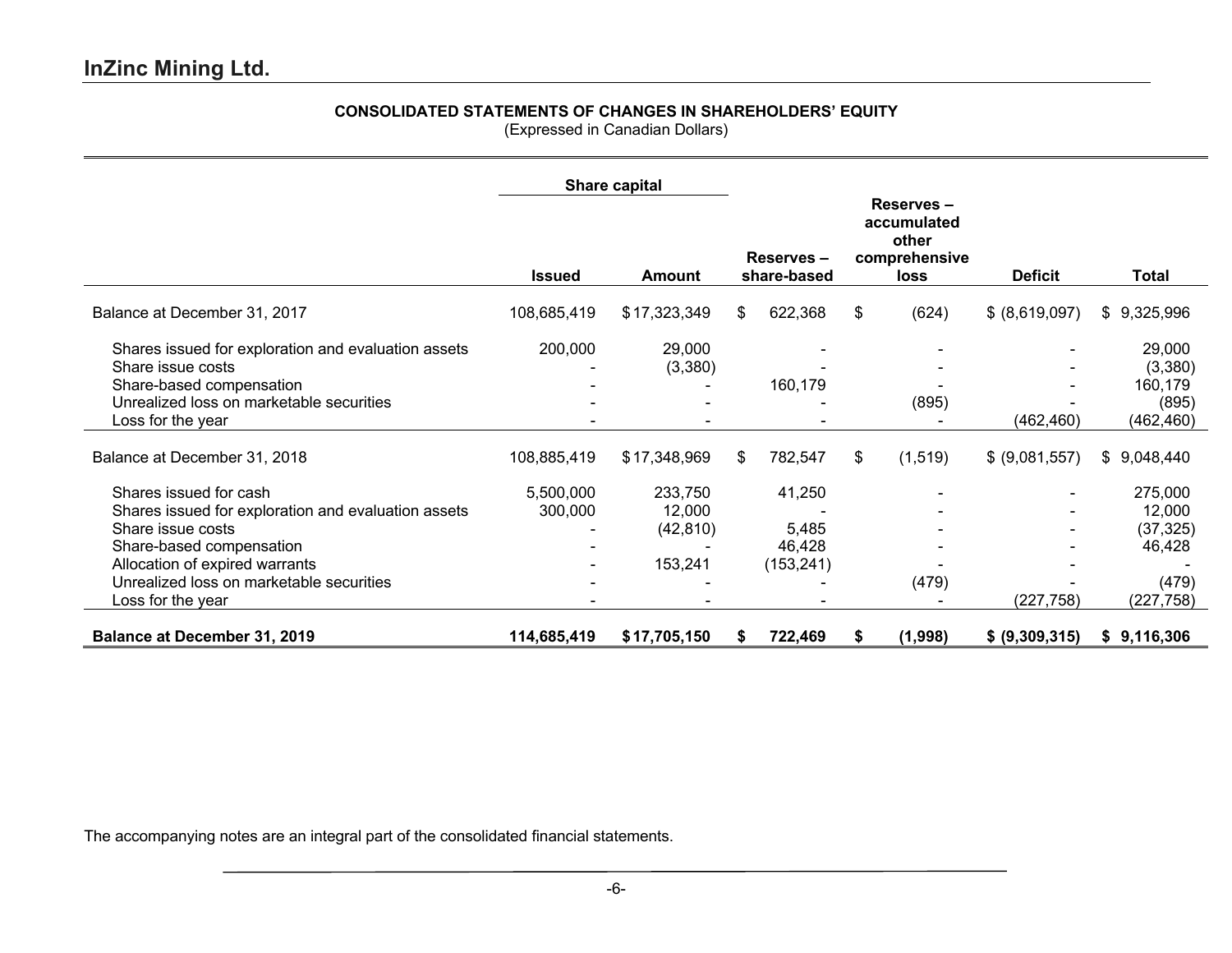# **CONSOLIDATED STATEMENTS OF CASH FLOWS**

(Expressed in Canadian Dollars)

For the year ended

|                                                                            | December 31,<br>2019 | December 31,<br>2018 |
|----------------------------------------------------------------------------|----------------------|----------------------|
| <b>OPERATING ACTIVITIES</b>                                                |                      |                      |
| Loss for the year                                                          | \$<br>(227, 758)     | (462, 460)<br>-S     |
| Items not involving cash:                                                  |                      |                      |
| Share-based compensation                                                   | 46,428               | 160,179              |
| Unrealized foreign exchange loss (gain) on reclamation deposit             | 5,826                | (10, 239)            |
| Changes in non-cash working capital items:                                 |                      |                      |
| <b>Receivables</b>                                                         | 37,833               | (26, 721)            |
| Prepaids                                                                   | 1,642                | (4,074)              |
| Accounts payable and accrued liabilities                                   | (11, 593)            | (45, 571)            |
| Cash used in operating activities                                          | (147, 622)           | (388, 886)           |
| <b>CASH FROM INVESTING ACTIVITIES</b><br>Exploration and evaluation assets | (454, 437)           | (2,360,406)          |
| BC mining exploration tax credit received                                  | 197,910              |                      |
| <b>Reclamation deposits</b>                                                |                      | (40,000)             |
| Cash used in investing activities                                          | (256, 527)           | (2,400,406)          |
| <b>FINANCING ACTIVITIES</b>                                                |                      |                      |
| Proceeds from share issue                                                  | 275,000              |                      |
| Share issue costs                                                          | (37, 325)            | (96, 286)            |
| Cash provided by (used in) financing activities                            | 237,675              | (96, 286)            |
| Change in cash during the year                                             | (166, 474)           | (2,885,578)          |
| Cash, beginning of year                                                    | 597,620              | 3,483,198            |
| Cash, end of year                                                          | 431,146<br>S         | 597,620<br>S.        |

Supplemental disclosure with respect to cash flows (Note 11)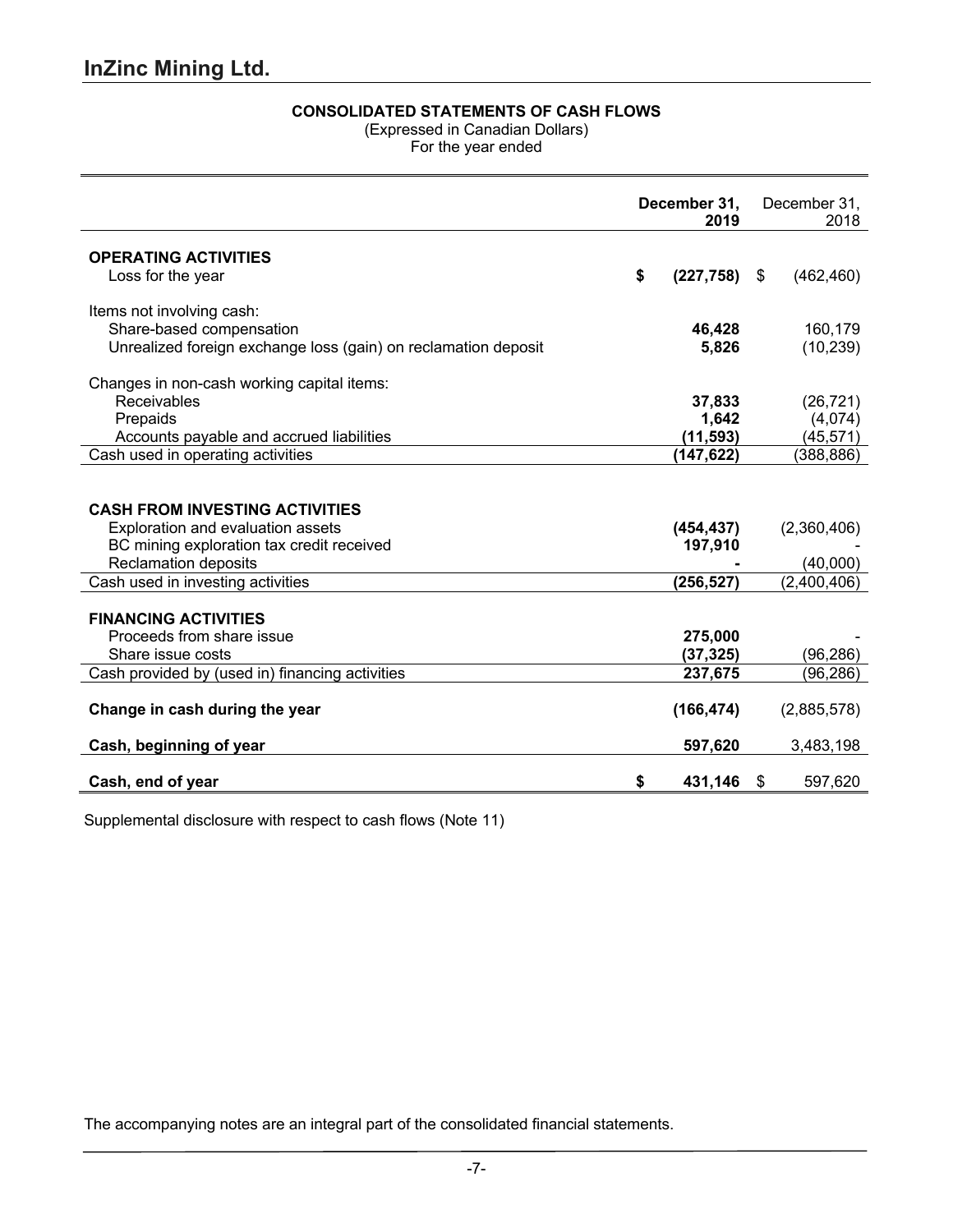## **1. NATURE OF OPERATIONS AND GOING CONCERN**

InZinc Mining Ltd. (the "Company") was incorporated on October 24, 1997 under the laws of British Columbia and was continued under the Canada Business Corporations Act in June 2002. The Company's registered and records office is at Suite 2300, Bentall 5, 550 Burrard Street, Box 30, Vancouver, BC, V6C 2B5. The Company's head office is at P.O. Box 48268, Station Bentall Centre, Vancouver, BC, V7X 1A2. The Company is listed on the TSX Venture Exchange ("TSX-V") under the trading symbol IZN.

The Company's principal business activities include the acquisition and exploration of mineral exploration and evaluation assets in the United States and Canada. The Company has not yet determined whether its exploration and evaluation assets contain ore reserves that are economically recoverable. The recoverability of the amounts shown for exploration and evaluation assets are dependent upon the existence of economically recoverable reserves, the ability of the Company to obtain necessary financing to complete the development of those reserves, and upon future profitable production. To date, the Company has not earned any revenues and is considered to be in the exploration stage.

These consolidated financial statements have been prepared assuming the Company will continue on a goingconcern basis. The Company has incurred losses since its inception and the ability of the Company to continue as a going-concern depends upon its ability to raise adequate financing and to develop profitable operations. These consolidated financial statements do not include adjustments to amounts and classifications of assets and liabilities that might be necessary should the Company be unable to continue operations.

The continuance of the Company's operations is dependent on obtaining sufficient additional financing in order to realize the recoverability of the Company's investments in exploration and evaluation assets which is dependent upon the existence of economically recoverable reserves and market prices for the underlying minerals. Management closely monitors metal commodity prices, individual equity movements and the stock market to determine the appropriate course of action to be taken by the Company if favourable or adverse market conditions occur. Management estimates it has sufficient funds to operate for the upcoming twelve months.

# **2. BASIS OF PRESENTATION**

#### **Statement of compliance**

These consolidated financial statements have been prepared in accordance with International Accounting Standards 1, "Presentation of Financial Statements" and utilize accounting policies consistent with International Financial Reporting Standards ("IFRS") issued by the International Accounting Standards Board and Interpretations of the International Financial Reporting Interpretations Committee.

#### **Approval of the financial statements**

These consolidated financial statements were authorized for issue by the Audit Committee and Board of Directors on April 21, 2020.

#### **Basis of presentation**

These consolidated financial statements have been prepared on a historical cost basis except for certain noncurrent assets and financial instruments, which are measured at fair value. In addition, these consolidated financial statements have been prepared using the accrual basis of accounting, except for cash flow information.

#### **Functional and presentation currency**

These consolidated financial statements are presented in Canadian dollars, unless otherwise noted, which is the functional currency of the parent and of its subsidiary.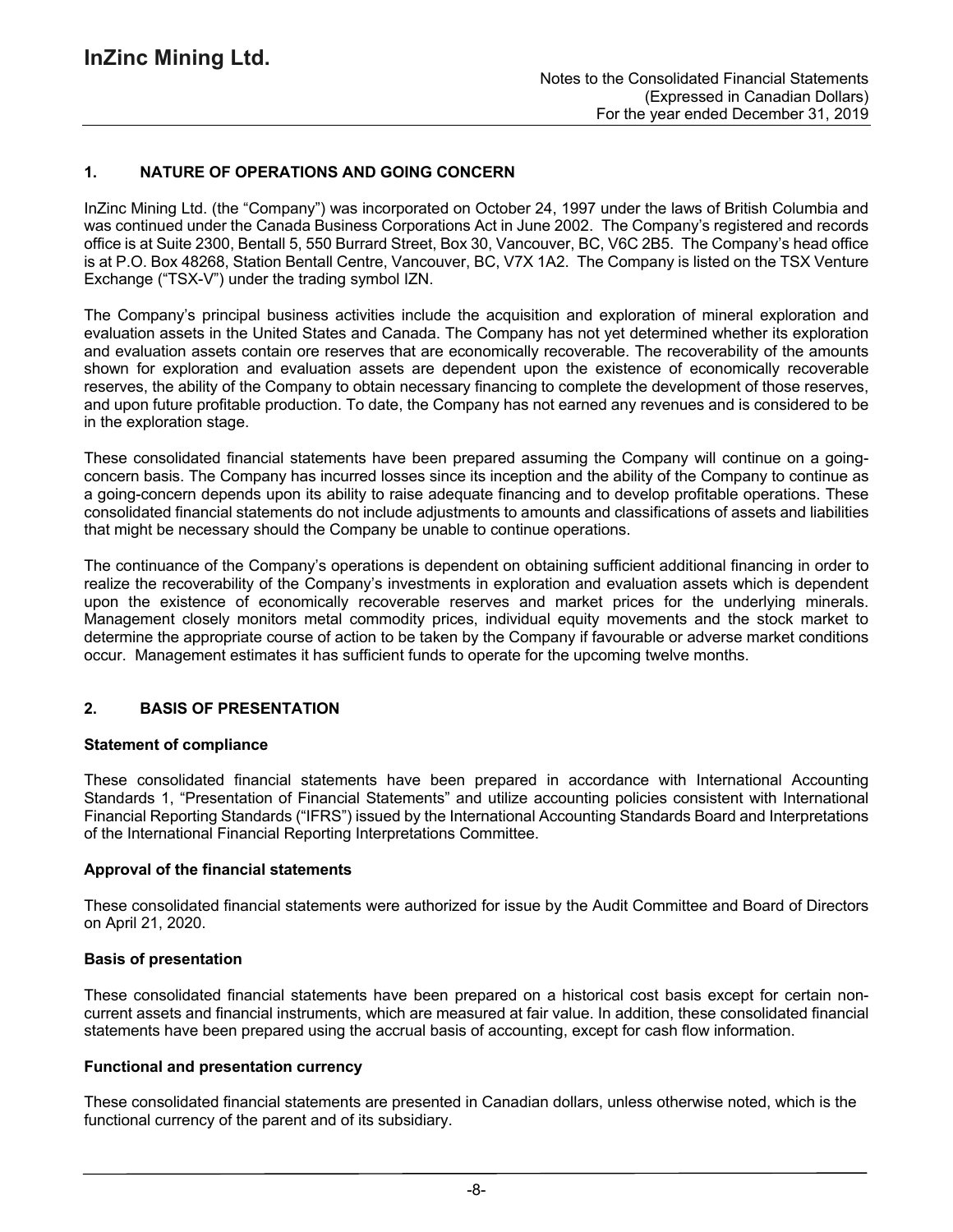# **2. BASIS OF PREPARATION** (cont'd…)

## **Basis of consolidation**

These consolidated financial statements of the Company include the accounts of the Company and its whollyowned subsidiary, N.P.R. (US) Inc., a Nevada corporation, the principal activity of which is exploration in the United States. Control exists when the Company has the power, directly or indirectly, to govern the financial and operating policies of an entity so as to obtain benefits from its activities. All inter-company transactions and balances have been eliminated upon consolidation.

## **Significant estimates**

The preparation of these consolidated financial statements in conformity with IFRS requires management to make certain estimates, judgments and assumptions that affect the reported amounts of assets and liabilities at the date of the consolidated financial statements and the reported expenses during the period.

Although management uses historical experience and its best knowledge of the amount, events or actions to form the basis for judgments and estimates, actual results may differ from these estimates.

Estimates are made when applying accounting policies. The critical estimates that have the most significant effects on the amounts recognized in the consolidated financial statements are as follows:

#### Economic recoverability and probability of future economic benefits of exploration and evaluation assets

Management has determined that exploration, evaluation, and related costs incurred which were capitalized may have future economic benefits and may be economically recoverable. Management uses several criteria in its assessments of economic recoverability and probability of future economic benefits including, geologic and other technical information, a history of conversion of mineral deposits with similar characteristics to its own properties to proven and probable mineral reserves, the quality and capacity of existing infrastructure facilities, evaluation of permitting and environmental issues and local support for the project.

#### Valuation of share-based compensation

The Company uses the Black-Scholes Option Pricing Model for valuation of share-based compensation. Option pricing models require the input of subjective assumptions including expected price volatility, interest rate, and forfeiture rate. Changes in the input assumptions can materially affect the fair value estimate and the Company's earnings and equity reserves.

#### **Significant judgments**

Information about critical judgments in applying accounting policies that have the most significant effect on the amounts recognized in these consolidated financial statements are, but are not limited to, as follows:

#### Determination of functional currency

The Company determines the functional currency through an analysis of several indicators such as expenses and cash flow, financing activities, retention of operating cash flows, and frequency of transactions with the reporting entity.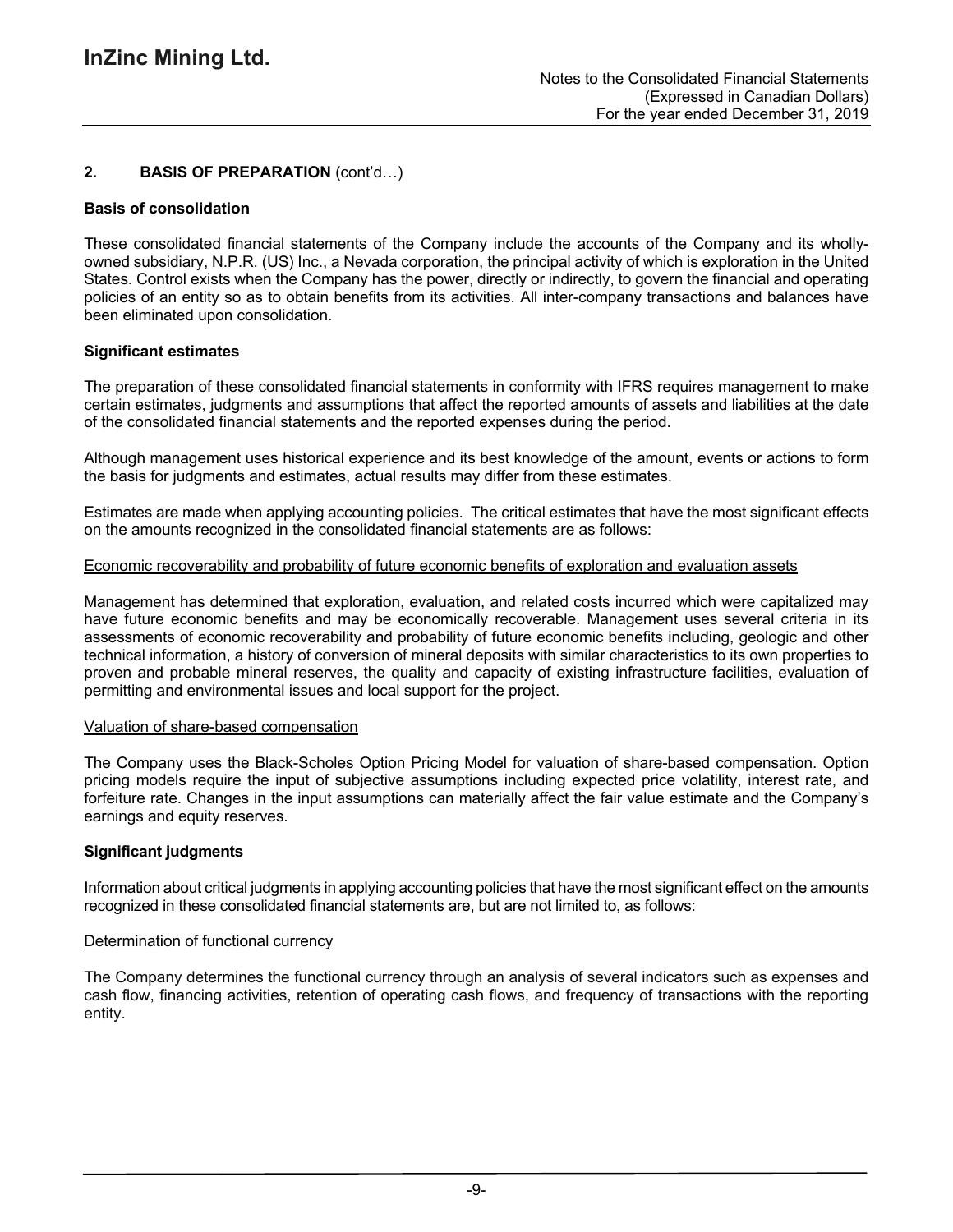# **3. SIGNIFICANT ACCOUNTING POLICIES**

## **Financial instruments**

## Financial assets

On initial recognition, financial assets are recognized at fair value and are subsequently classified and measured at: amortized cost; fair value through other comprehensive income ("FVOCI"); or fair value through profit or loss ("FVTPL). The classification of financial assets depends on the purpose for which the financial assets were acquired and is generally based on the business model in which a financial asset is managed and its contractual cash flow characteristics. Financial assets are measured at fair value net of transaction costs that are directly attributable to its acquisition except for financial assets at FVTPL where transaction costs are expensed. All financial assets not classified and measured at amortized cost or FVOCI are measured at FVTPL. On initial recognition of an equity instrument that is not held for trading, the Company may irrevocably elect to present subsequent changes in the investment's fair value in other comprehensive income. The classification determines the method by which the financial assets are carried on the consolidated statement of financial position subsequent to inception and how changes in value are recorded. Financial assets are classified as current assets or non-current assets based on their maturity date.

The Company's financial assets which consist of cash, receivables, and reclamation deposits are classified as amortized cost. Marketable securities are classified as FVOCI.

#### Financial liabilities

Financial liabilities are designated as either: fair value through profit or loss; or amortized cost. All financial liabilities are classified and subsequently measured at amortized cost except for financial liabilities at FVTPL. The classification determines the method by which the financial liabilities are carried on the consolidated statement of financial position subsequent to inception and how changes in value are recorded.

The Company's financial liabilities which consist of accounts payable and accrued liabilities are classified as amortized cost.

#### Impairment of financial assets

An expected credit loss ("ECL") model applies to financial assets measured at amortized cost, contract assets and debt investments at FVOCI, but not to investments in equity instruments. The ECL model requires a loss allowance to be recognized based on expected credit losses. The estimated present value of future cash flows associated with the asset is determined and an impairment loss is recognized for the difference between this amount and the carrying amount as follows: the carrying amount of the asset is reduced to estimated present value of the future cash flows associated with the asset, discounted at the financial asset's original effective interest rate, either directly or through the use of an allowance account and the resulting loss is recognized in profit or loss for the period. In a subsequent period, if the amount of the impairment loss related to financial assets measured at amortized cost decreases, the previously recognized impairment loss is reversed through profit or loss to the extent that the carrying amount of the investment at the date the impairment is reversed does not exceed what the amortized cost would have been had the impairment not been recognized. The Company's financial assets measured at amortized cost are subject to the ECL model.

#### **Exploration and evaluation assets**

Pre-exploration costs are expensed as incurred.

Costs directly related to the exploration and evaluation of mineral properties are capitalized once the legal rights to explore the mineral properties are acquired or obtained. When the technical and commercial viability of a mineral resource have been demonstrated and a development decision has been made, the capitalized costs are first tested for impairment and the capitalized costs of the related property are transferred to mining assets and upon commencement of commercial operations are amortized over the estimated useful life of the property following.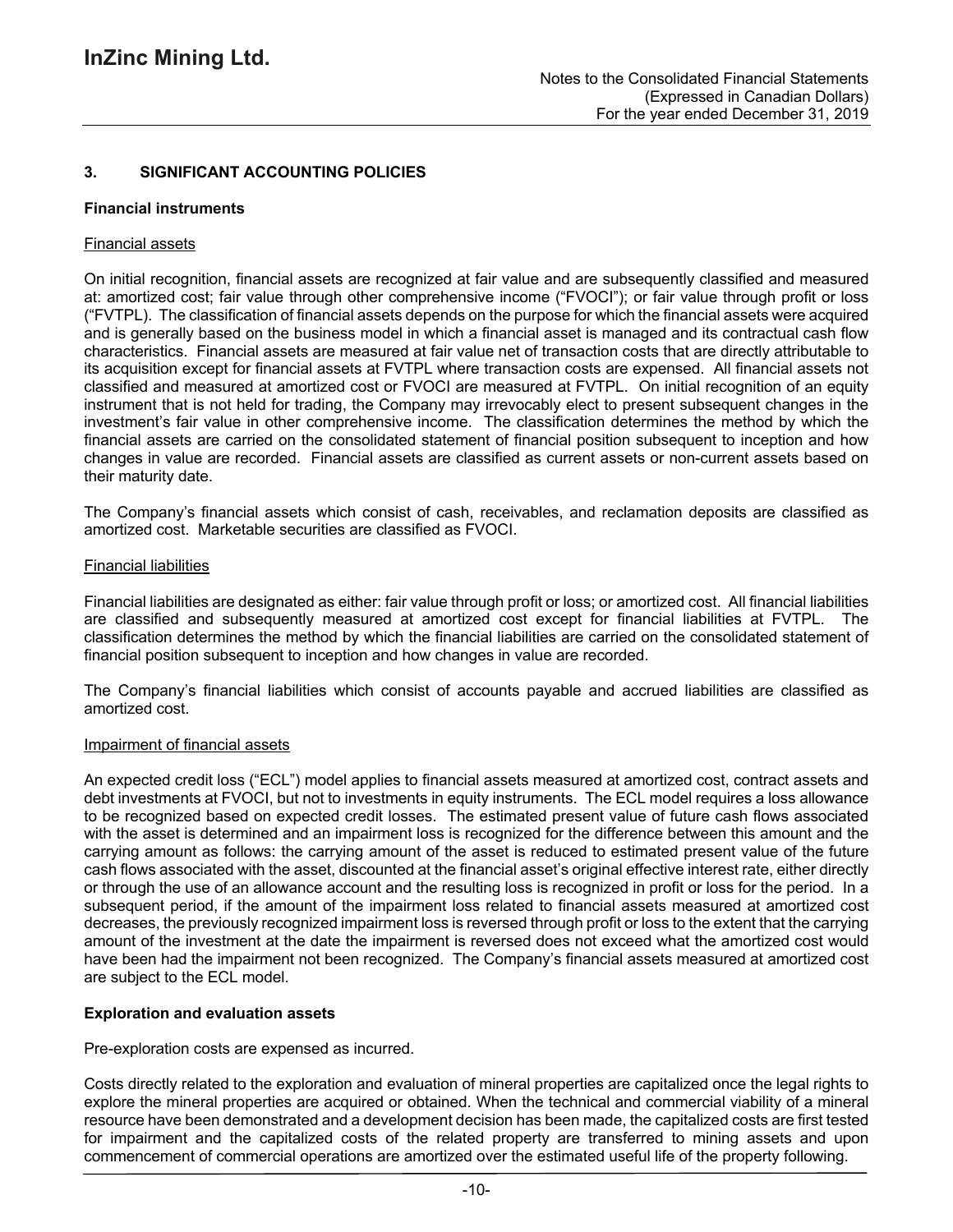# **3. SIGNIFICANT ACCOUNTING POLICIES** (cont'd…)

## **Exploration and evaluation assets (cont'd...)**

If it is determined that capitalized acquisition, exploration and evaluation costs are not recoverable, or the property is abandoned or management has determined an impairment in value, the property is written down to its recoverable amount. Exploration and evaluation assets are reviewed for impairment when facts and circumstances suggest that the carrying amount may exceed its recoverable amount.

Capitalized amounts include the cash or other consideration and the assigned value of shares issued, if any, on the acquisition of exploration and evaluation assets. Costs related to properties acquired under option agreements or joint ventures, whereby payments are made at the sole discretion of the Company, are recorded in the accounts at such time as the payments are made. The Company does not accrue estimated future costs of maintaining its exploration and evaluation assets in good standing.

Capitalized costs as reported on the statements of financial position represent costs incurred to date and may not reflect actual, present, or future values. Recovery of carrying value is dependent upon future commercial success or proceeds from disposition of the exploration and evaluation property interests.

Management evaluates each mineral interest on a reporting period basis or as events and circumstances warrant, and makes a determination based on exploration activity and results, estimated future cash flows and availability of funding as to which costs are capitalized or charged as impairment charges. Write downs due to impairment in value are charged to profit or loss.

Exploration and evaluation assets, where future cash flows are not reasonably determinable, are evaluated for impairment based on results of exploration work, management's intentions and determination of the extent to which future exploration programs are warranted and likely to be funded.

General exploration costs not related to specific properties and general administrative expenses are charged to profit or loss in the year in which they are incurred.

#### **Restoration and environmental obligations**

The Company recognizes liabilities for statutory, contractual, constructive or legal obligations associated with the retirement of long-term assets, when those obligations result from the acquisition, construction, development or normal operation of the assets. The net present value of future restoration cost estimates arising from the decommissioning of plant and other site preparation work is capitalized to exploration and evaluation assets along with a corresponding increase in the restoration provision in the period incurred. Discount rates using a pre-tax rate that reflect the time value of money are used to calculate the net present value. The restoration asset will be depreciated on the same basis as other mining assets.

The Company's estimates of restoration costs could change as a result of changes in regulatory requirements, discount rates and assumptions regarding the amount and timing of the future expenditures. These changes are recorded directly to the related asset with a corresponding entry to the restoration provision. The Company's estimates are reviewed annually for changes in regulatory requirements, discount rates, effects of inflation and changes in estimates.

Changes in the net present value, excluding changes in amount and timing of the Company's estimates of reclamation costs, are charged to profit or loss.

The net present value of restoration costs arising from subsequent site damage that is incurred on an ongoing basis during production are charged to profit or loss in the period incurred.

The Company has no restoration and environmental obligations for the years presented.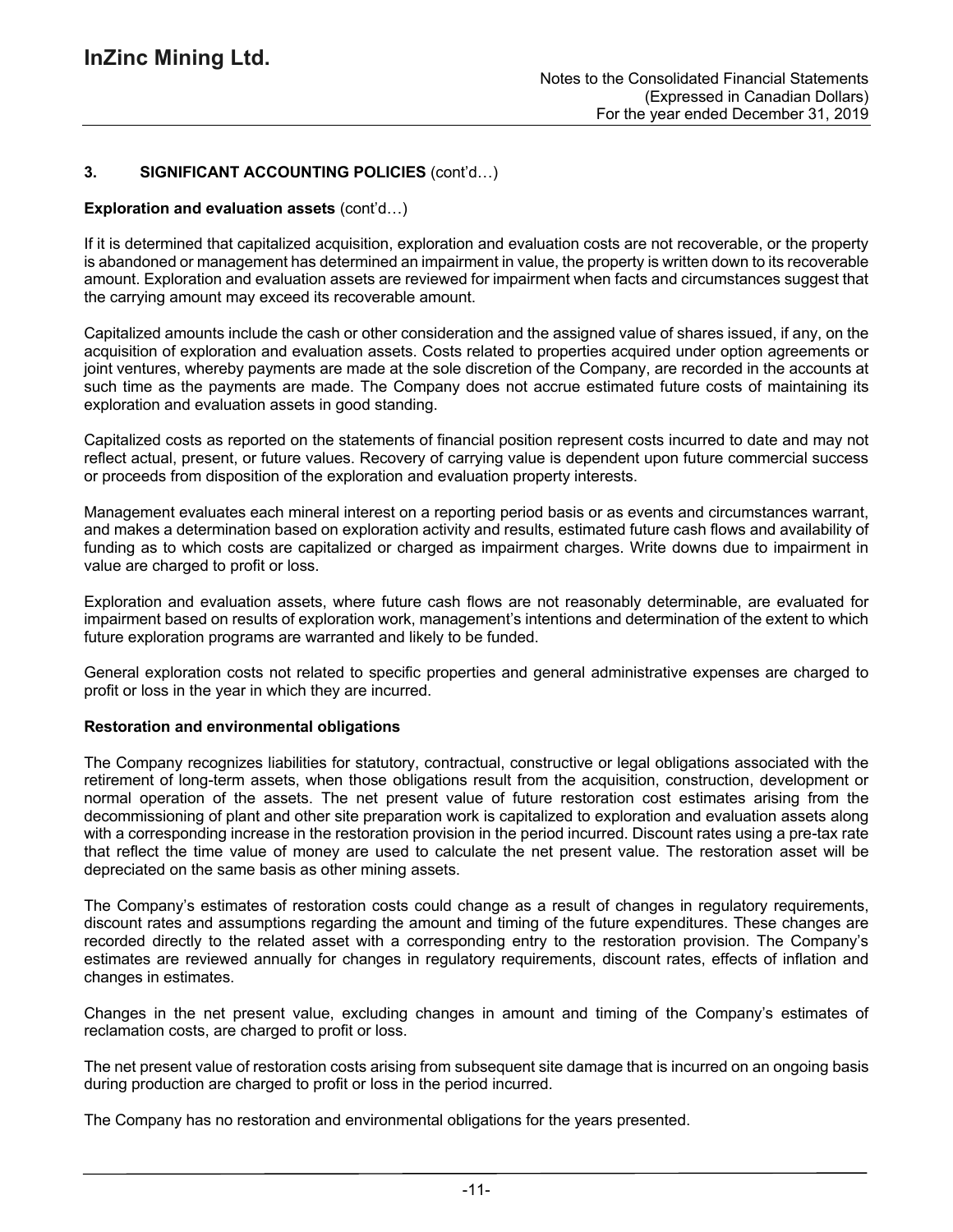# **3. SIGNIFICANT ACCOUNTING POLICIES** (cont'd…)

#### **Impairment of assets**

The carrying amount of the Company's assets (which includes exploration and evaluation assets) is reviewed at each reporting date to determine whether there is any indication of impairment. If such indication exists, the recoverable amount of the asset is estimated in order to determine the extent of the impairment loss. An impairment loss is recognized whenever the carrying amount of an asset or its cash generating unit exceeds its recoverable amount. Impairment losses are recognized in profit or loss.

The recoverable amount of assets is the greater of an asset's fair value less cost to sell and value in use. In assessing value in use, the estimated future cash flows are discounted to their present value using a pre-tax discount rate that reflects the current market assessments of the time value of money and the risks specific to the asset. For an asset that does not generate cash inflows largely independent of those from other assets, the recoverable amount is determined for the cash-generating unit to which the asset belongs.

An impairment loss is only reversed if there is an indication that the impairment loss may no longer exist and there has been a change in the estimates used to determine the recoverable amount, however, not to an amount higher than the carrying amount that would have been determined had no impairment loss been recognized in previous years.

Assets that have an indefinite useful life are not subject to amortization and are tested annually for impairment.

## **Share capital**

Financial instruments issued by the Company are classified as equity only to the extent that they do not meet the definition of a financial liability or financial asset. The Company's common shares, share purchase warrants, and stock options are classified as equity instruments.

Incremental costs directly attributable to the issue of new shares or options are recognized as a deduction from equity, net of tax.

#### Valuation of equity units issued in private placements

The Company has adopted a residual value method with respect to the measurement of shares and warrants issued as private placement units. The residual value method first allocates value to the more easily measurable component based on fair value and then the residual value, if any, to the less easily measurable component.

The fair value of the common shares issued in private placements was determined to be the more easily measurable component and were valued at their fair value, as determined by the closing price on the issuance date, the balance, if any, was allocated to the attached warrants. Any fair value attributed to the warrants is recorded to reserves. If the warrants expire unexercised, the value attributed to the warrants is transferred to share capital.

#### Share-based compensation

The Company uses the fair value based method of accounting for stock options granted to employees and directors and for compensatory warrants. Under this method, the fair value of the stock options and compensatory warrants are determined using the Black-Scholes option pricing model. The fair value of stock options is recognized to expense over the vesting period, and the fair value of compensatory warrants is recognized as share issuance costs, with the offsetting credit to reserves. If the stock options or warrants are exercised, the proceeds are credited to share capital and the fair value of the options or warrants exercised are reclassified from reserves to share capital. If stock options expire unexercised, the value attributed to the options is transferred to deficit.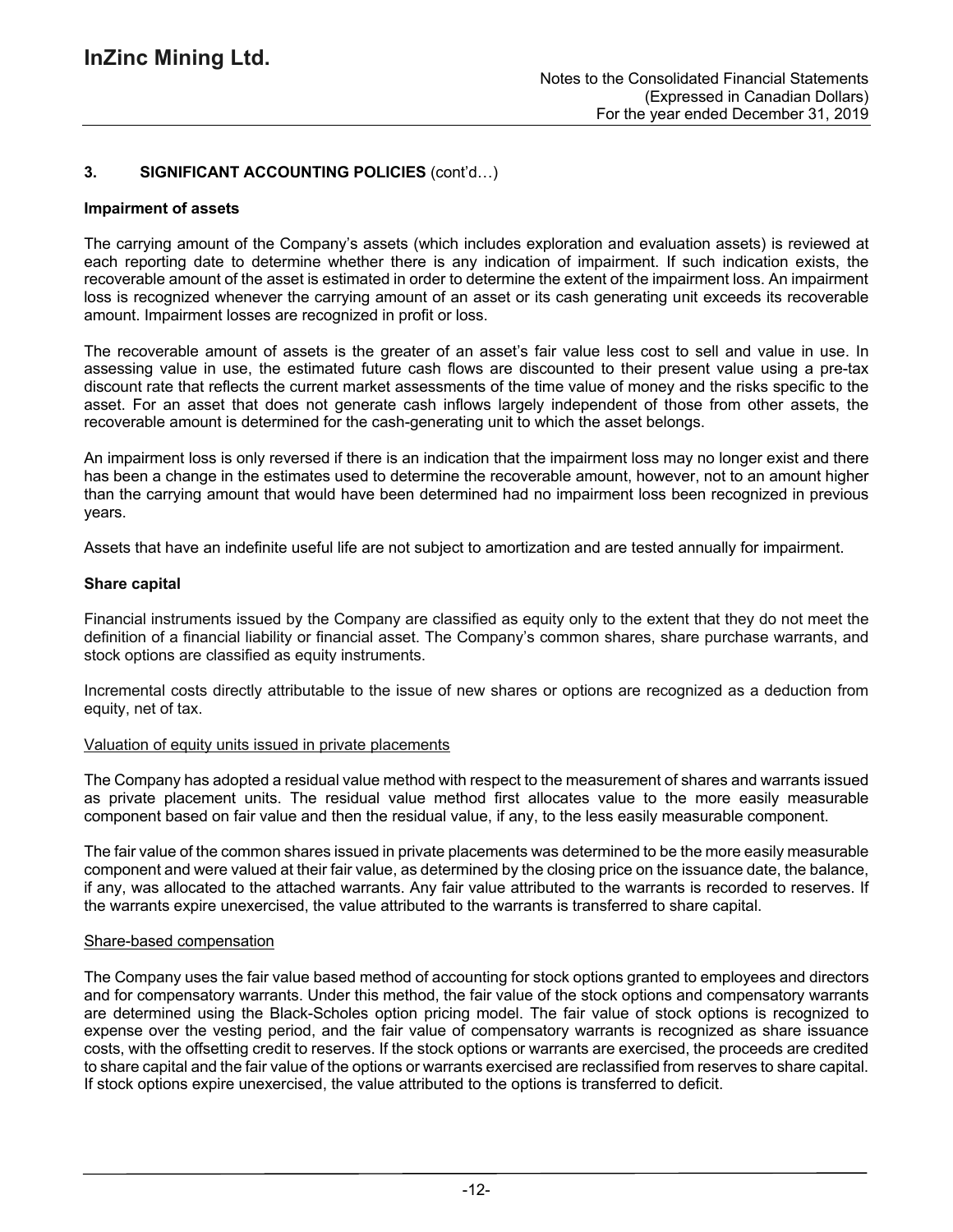# **3. SIGNIFICANT ACCOUNTING POLICIES** (cont'd…)

## **Basic and diluted loss per share**

Basic earnings (loss) per share is computed by dividing net earnings (loss) available to common shareholders by the weighted average number of shares outstanding during the reporting period. Diluted earnings (loss) per share is computed similar to basic earnings (loss) per share except that the weighted average shares outstanding are increased to include additional shares for the assumed exercise of stock options and warrants, if dilutive. The number of additional shares is calculated by assuming that outstanding stock options and warrants were exercised and that the proceeds from such exercises were used to acquire common stock at the average market price during the reporting periods. Options and warrants were excluded from diluted loss per share as they proved to be antidilutive.

#### **Income taxes**

## Current income tax

Current income tax assets and liabilities for the current period are measured at the amount expected to be recovered from or paid to the taxation authorities. The tax rates and tax laws used to compute the amount are those that are enacted or substantively enacted, at the reporting date, in the country where the Company operates and generates taxable income.

## Deferred tax

Deferred taxes are recognized in respect of temporary differences at the reporting date between the tax bases of assets and liabilities and their carrying amounts for financial reporting purposes. Deferred tax assets and liabilities are measured at the tax rates that are expected to apply to the year when the asset is realized or the liability is settled, based on tax rates (and tax laws) that have been enacted or substantively enacted by the end of the reporting period. Deferred tax assets and deferred tax liabilities are offset, if a legally enforceable right exists to set off current tax assets against current income tax liabilities and the deferred taxes relate to the same taxable entity and the same taxation authority.

The carrying amount of deferred tax assets is reviewed at the end of each reporting period and recognized only to the extent that it is probable that sufficient taxable profit will be available to allow all or part of the deferred tax asset to be utilized. The Company has not recognized any deferred tax assets for the years presented.

# **New accounting policies adopted**

#### IFRS 16, Leases

IFRS 16 requires lessees to recognize a lease liability reflecting future lease payments and a "right-of-use asset" for virtually all lease contracts, and to record it on the statement of financial position, except with respect to lease contracts that meet limited exception criteria. There was no impact on the consolidated financial statements as a result of adopting this standard.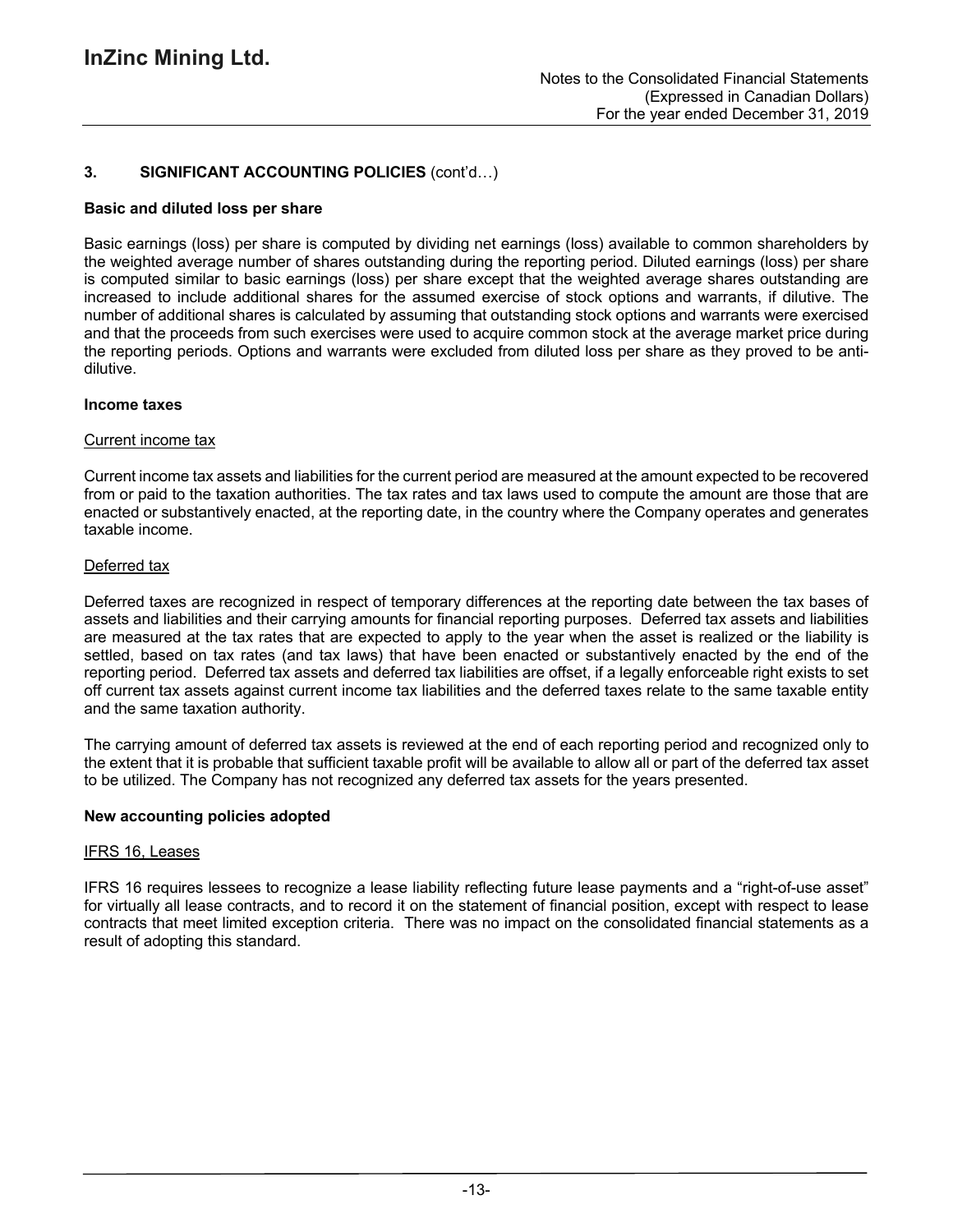# **4. CASH**

Cash is comprised as follows:

|                                                                              | <b>December</b><br>31, 2019 |                  |   | December<br>31, 2018 |  |  |
|------------------------------------------------------------------------------|-----------------------------|------------------|---|----------------------|--|--|
| Cash in Canadian financial institutions<br>Cash in US financial institutions |                             | 426,196<br>4,950 | S | 579,932<br>17,688    |  |  |
|                                                                              |                             | 431.146          |   | 597,620              |  |  |

## **5. RECEIVABLES**

Receivables are comprised as follows:

|                       |   | <b>December</b><br>31, 2019 | December<br>31, 2018 |        |  |
|-----------------------|---|-----------------------------|----------------------|--------|--|
| <b>GST</b> receivable |   | 2,242                       | S                    | 40,075 |  |
|                       | S | 2,242                       | S                    | 40,075 |  |

# **6. MARKETABLE SECURITIES**

As at December 31, 2019 the fair market value of the securities held was \$291 (2018 - \$770).

# **7. EXPLORATION AND EVALUATION ASSETS**

Title to exploration and evaluation assets involves inherent risks due to difficulties of determining the validity of certain mineral claims and leases as well as the potential for problems arising from the frequently ambiguous conveyancing history characteristic of many exploration and evaluation assets. The Company has investigated the titles to its exploration and evaluation assets and, to the best of its knowledge, the titles are in good standing.

#### **West Desert property**

The Company holds a 100% interest in various mining claims and a mineral lease referred to as the West Desert property ("West Desert"), located in Utah, USA. The property is subject to a 1.5% net smelter returns royalty ("NSR") and a future cash payment of \$1,000,000, upon the completion of a financing necessary to bring West Desert into production.

# **PX property**

The Company holds a 100% interest in various mining claims referred to as the PX property ("PX"), located in Utah, USA.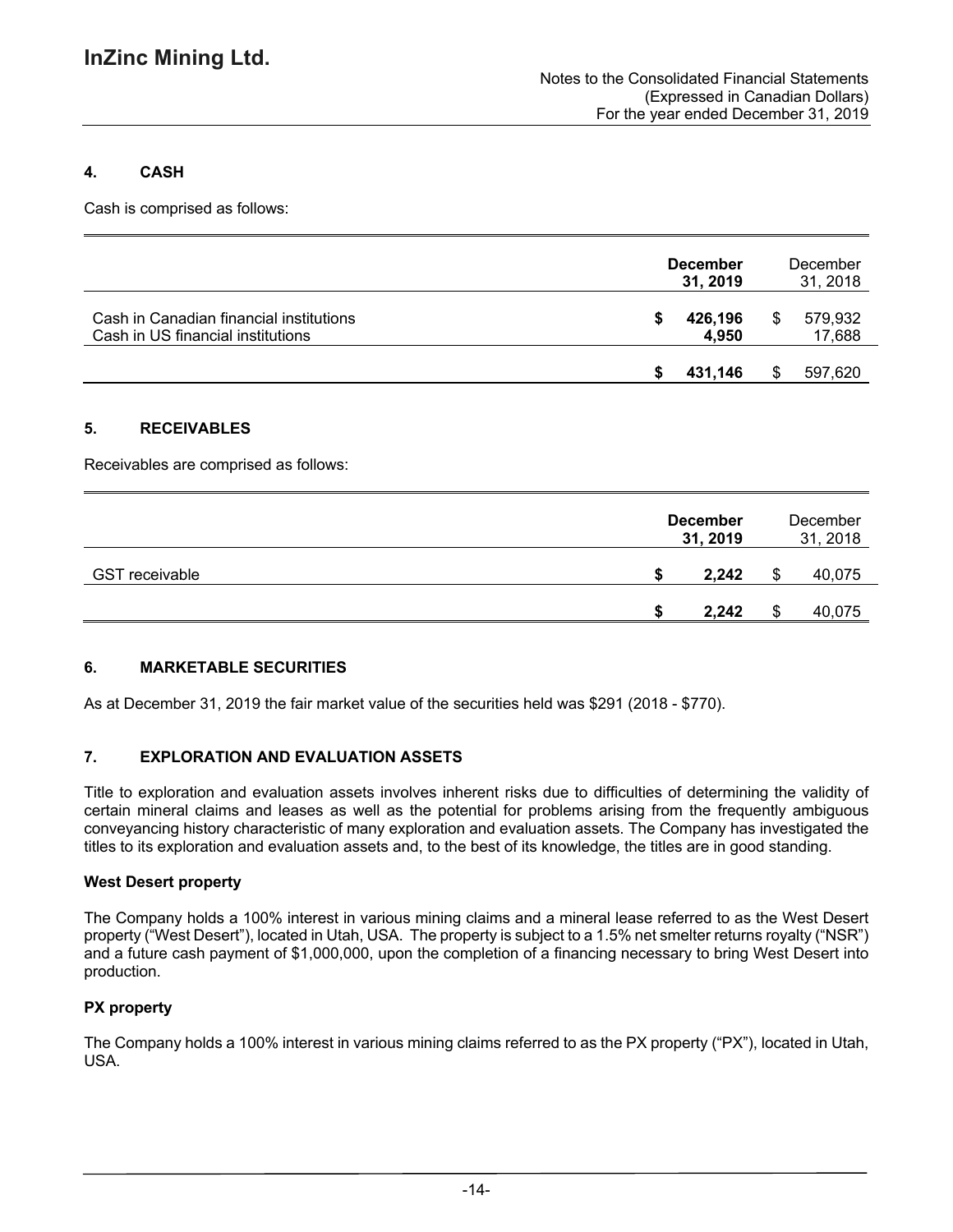# **7. EXPLORATION AND EVALUATION ASSETS** (cont'd…)

## **Indy property**

On October 17, 2016, subsequently amended April 2, 2020, the Company entered into an option agreement with Pac Shield Resources Inc. ("PSR"), a private British Columbia company, to acquire a 100% interest in and to certain mineral claims located in the central British Columbia referred to as the Indy Property ("Indy"). The amendment is subject to TSX-V approval.

To acquire Indy, the Company must make cash payments totaling \$315,000, issue a total of 2,400,000 common shares, and complete work commitments of \$2,600,000, as follows:

|                              | <b>Acquisition</b><br>in cash |           | Work<br>commitments |
|------------------------------|-------------------------------|-----------|---------------------|
| January 31, 2017 (completed) | \$<br>30,000                  | 200,000   | \$                  |
| January 31, 2018 (completed) | 25,000                        | 200,000   | 75,000              |
| January 31, 2019 (completed) | 25,000                        | 300,000   | 200,000             |
| January 31, 2020 (Note 16)   | 25,000                        | 400,000   | 325,000             |
| January 31, 2021             | 35,000                        | 400,000   | 350,000             |
| January 31, 2022             | 50,000                        | 400,000   | 400,000             |
| January 31, 2023             | 125,000                       | 500,000   | 1,250,000           |
|                              |                               |           |                     |
|                              | \$<br>315,000                 | 2.400.000 | \$ 2.600,000        |

In addition, a \$500,000 cash payment and the issuance of 500,000 shares of the Company will be made to PSR if the Company files a technical report establishing a 500,000,000 pound zinc resource on the property. A further \$500,000 cash payment will be made to PSR should the Company file a technical report establishing a 750,000,000 pound zinc resource on the property.

The property is subject to a 1.0% NSR held by PSR (the "PSR NSR") and a 1.5% NSR held by Kerry Curtis, nonexecutive Chairman of the Board and a director of the Company and a director and the controlling shareholder of PSR. On exercise of the option and prior to completion of a feasibility study on the property, the Company has the right to purchase the PSR NSR for \$1,500,000.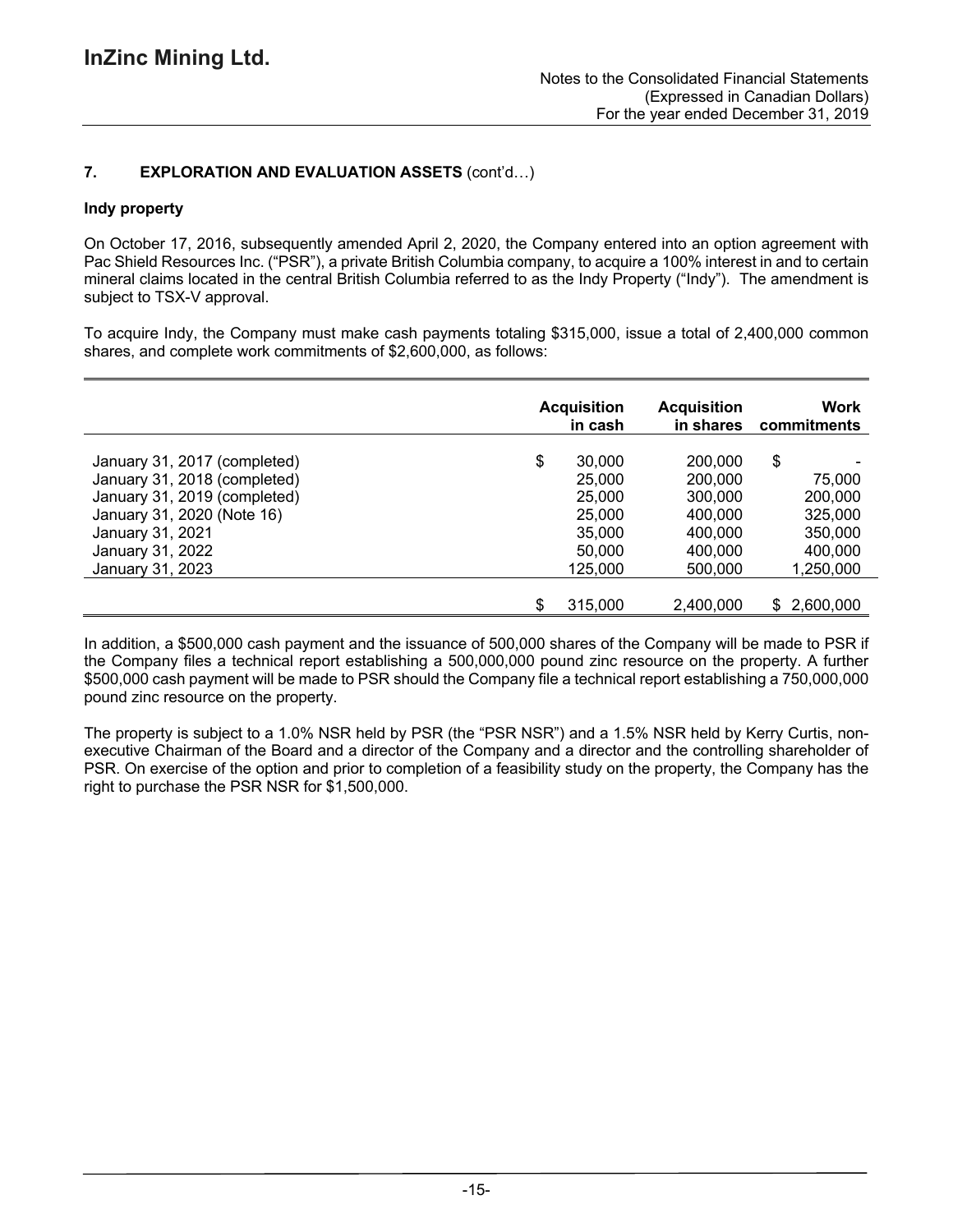# **7. EXPLORATION AND EVALUATION ASSETS** (cont'd…)

The following table represents expenditures incurred on the exploration and evaluation assets during the year ended December 31, 2019:

|                                                                                                                       | <b>West Desert</b> | <b>PX</b>      | Indy                    | <b>Total</b>            |
|-----------------------------------------------------------------------------------------------------------------------|--------------------|----------------|-------------------------|-------------------------|
|                                                                                                                       |                    |                |                         |                         |
| <b>Acquisition costs</b>                                                                                              | \$                 |                |                         |                         |
| Balance, December 31, 2018                                                                                            | 394,127            | \$<br>35,066   | \$<br>148,763           | \$<br>577,956           |
| Additions during the year:                                                                                            |                    |                |                         |                         |
| Cash payments<br>Shares issued                                                                                        |                    |                | 25,000                  | 25,000                  |
|                                                                                                                       |                    |                | 12,000                  | 12,000                  |
|                                                                                                                       |                    |                | 37,000                  | 37,000                  |
| Balance, December 31, 2019                                                                                            | 394,127            | 35,066         | 185,763                 | 614,956                 |
| <b>Deferred exploration costs</b>                                                                                     |                    |                |                         |                         |
| Balance, December 31, 2018                                                                                            | 6,943,949          | 72,846         | 735,716                 | 7,752,511               |
| Additions during the year:                                                                                            |                    |                |                         |                         |
| Air support                                                                                                           |                    |                | 35,416                  | 35,416                  |
| Analytical                                                                                                            |                    |                | 18,447                  | 18,447                  |
| Claims maintenance                                                                                                    | 48,265             | 11,843         |                         | 60,108                  |
| Communication                                                                                                         | 1,433              |                | 1,843                   | 3,276                   |
| <b>Drilling</b>                                                                                                       |                    |                | 75,230                  | 75,230                  |
| Engineering                                                                                                           |                    |                | 14,035                  | 14,035                  |
| Equipment and supplies                                                                                                | 5,709              |                | 17,516                  | 23,225                  |
| Geochemistry                                                                                                          |                    |                | 3,400                   | 3,400                   |
| Personnel                                                                                                             | 2,.88              |                | 117,389                 | 119,777                 |
| Room and board                                                                                                        | 1,258              |                | 28,156                  | 29,414                  |
| Travel                                                                                                                |                    |                | 2,772                   | 2,772                   |
|                                                                                                                       | 59,053             | 11,843         | 314,204                 | 385,100                 |
| Balance, December 31, 2019                                                                                            | 7,003,002          | 84,689         | 1,049,920               | 8,137,611               |
| <b>BC</b> mineral exploration tax credit<br>Balance, December 31, 2018<br>Additions during the year:<br>Cash received |                    | $\blacksquare$ | (22, 805)<br>(197, 910) | (22, 805)<br>(197, 910) |
| Balance, December 31, 2019                                                                                            |                    |                | (220, 715)              | (220, 715)              |
|                                                                                                                       |                    |                |                         |                         |
| Total, December 31, 2019                                                                                              | \$7,397,129        | \$<br>119,755  | \$1,014,968             | \$8,531,852             |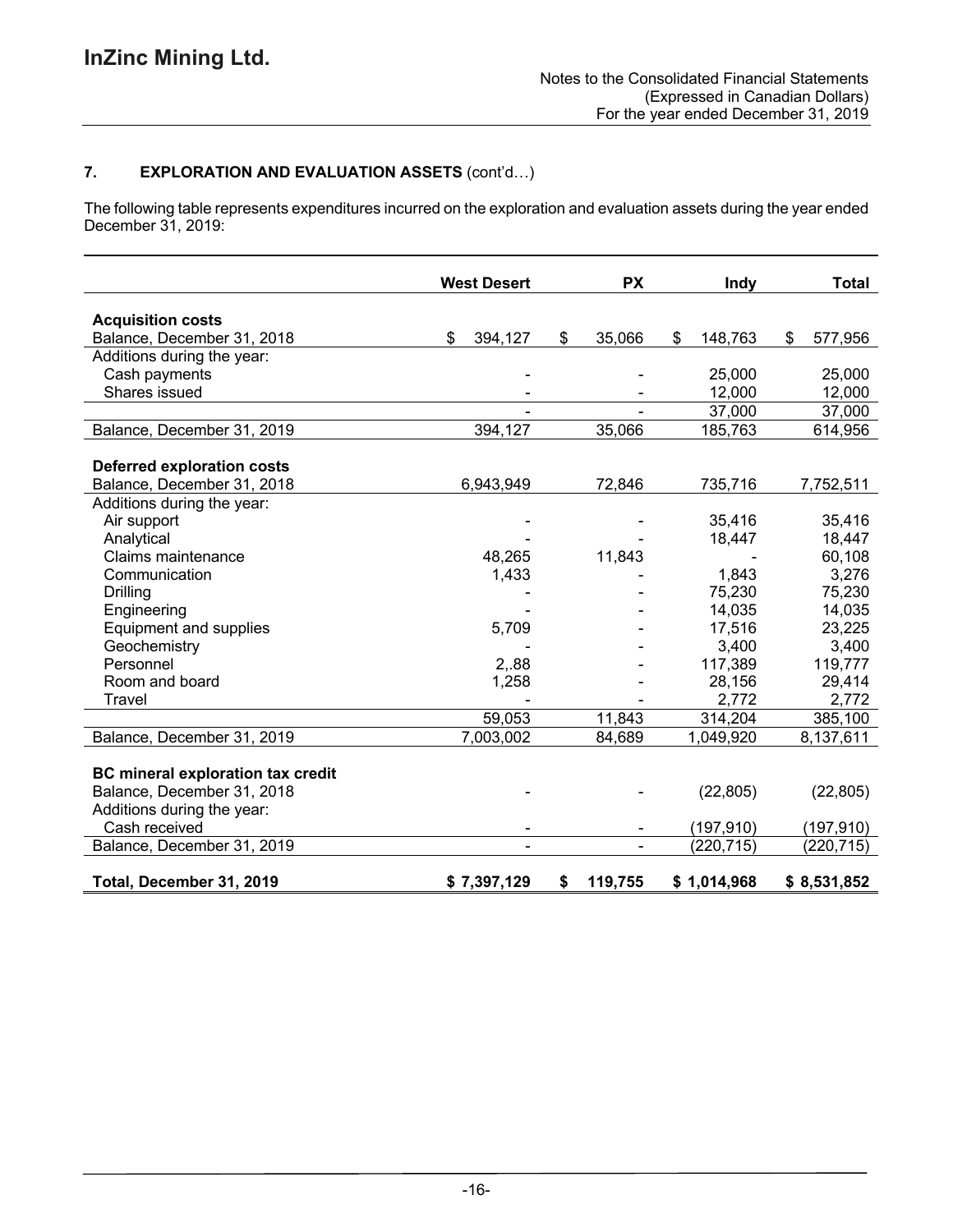# **7. EXPLORATION AND EVALUATION ASSETS** (cont'd…)

The following table represents expenditures incurred on the exploration and evaluation assets during the year ended December 31, 2018:

|                                                                 | <b>West Desert</b>       | <b>PX</b>                    | Indy          | <b>Total</b>    |
|-----------------------------------------------------------------|--------------------------|------------------------------|---------------|-----------------|
|                                                                 |                          |                              |               |                 |
| <b>Acquisition costs</b>                                        |                          |                              |               |                 |
| Balance, December 31, 2017                                      | \$<br>394,127            | \$                           | \$<br>79,280  | \$<br>473,407   |
| Additions during the year:                                      |                          |                              |               |                 |
| Cash payments                                                   |                          |                              | 25,000        | 25,000          |
| Shares issued                                                   |                          |                              | 29,000        | 29,000          |
| Staking                                                         |                          | 35,066                       | 15,483        | 50,549          |
|                                                                 |                          | 35,066                       | 69,483        | 104,549         |
| Balance, December 31, 2018                                      | 394,127                  | 35,066                       | 148,763       | 577,956         |
|                                                                 |                          |                              |               |                 |
| <b>Deferred exploration costs</b><br>Balance, December 31, 2017 | 5,330,585                | $\blacksquare$               | 76,017        | 5,406,602       |
|                                                                 |                          |                              |               |                 |
| Additions during the year:                                      |                          |                              | 11,165        | 11,165          |
| Air support<br>Analytical                                       | 48,775                   | 343                          | 16,555        | 65,673          |
| Claims maintenance                                              |                          |                              |               |                 |
| Communication                                                   | 52,235<br>1,565          | 25,331                       | 2,580         | 77,566<br>4,145 |
| Community engagement                                            |                          |                              | 750           | 750             |
| Drilling                                                        | 1,059,237                |                              | 336,041       | 1,395,278       |
| Engineering                                                     | 613                      |                              |               | 613             |
| Environmental                                                   |                          |                              | 596           | 596             |
| Equipment and supplies                                          | 92,730                   |                              | 100,758       | 193,488         |
| Geophysics                                                      | 51,527                   | 27,759                       |               | 79,286          |
| Permitting                                                      | 290                      |                              | 3,319         | 3,609           |
| Personnel                                                       | 237,627                  | 16,621                       | 153,455       | 407,703         |
| Room and board                                                  | 57,811                   |                              | 27,189        | 85,000          |
| Travel                                                          | 10,954                   | 2,792                        | 7,291         | 21,037          |
|                                                                 | 1,613,364                | 72,846                       | 659,699       | 2,345,909       |
| Balance, December 31, 2018                                      | 6,943,949                | 72,846                       | 735,716       | 7,752,511       |
|                                                                 |                          |                              |               |                 |
| <b>BC mineral exploration tax credit</b>                        |                          |                              |               |                 |
| Balance, December 31, 2017                                      |                          |                              |               |                 |
| Additions during the year:                                      |                          |                              |               |                 |
| Cash received                                                   | $\blacksquare$           | $\blacksquare$               | (22, 805)     | (22, 805)       |
| Balance, December 31, 2018                                      | $\overline{\phantom{0}}$ | $\qquad \qquad \blacksquare$ | (22, 805)     | (22, 805)       |
|                                                                 |                          |                              |               |                 |
| Total, December 31, 2018                                        | \$7,338,076              | \$<br>107,912                | \$<br>861,674 | \$8,307,662     |

#### **Reclamation deposits**

As at December 31, 2019, the Company has reclamation deposits of \$123,461 (2018 - \$129,287) to cover potential disturbances on West Desert and has reclamation deposits of \$40,000 (2018 - \$40,000) to cover potential disturbances on Indy.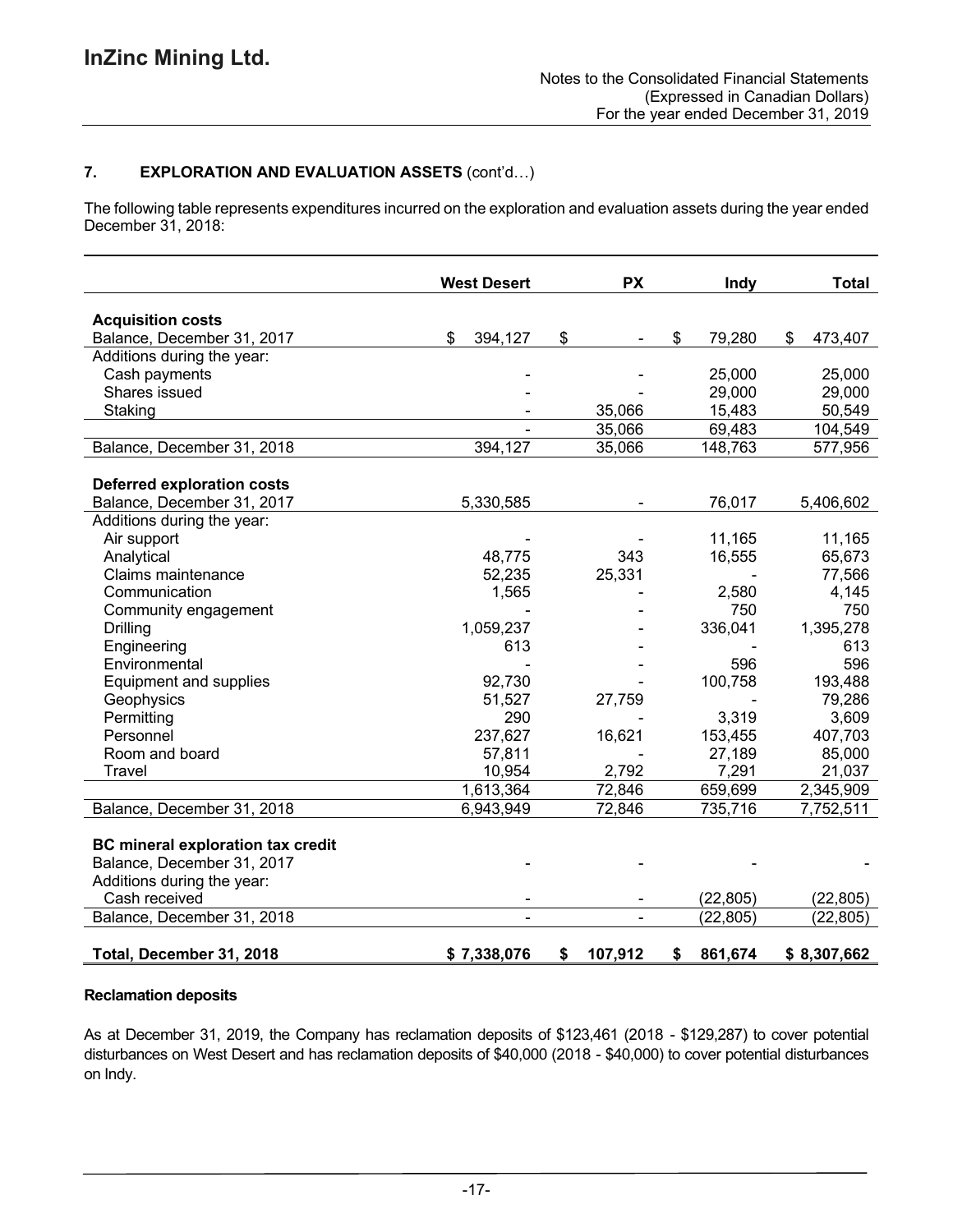# **8. ACCOUNTS PAYABLE AND ACCRUED LIABILITIES**

Accounts payable and accrued liabilities are comprised of the following:

|                                                                        | <b>December</b><br>31, 2019    | December<br>31, 2018            |
|------------------------------------------------------------------------|--------------------------------|---------------------------------|
| Trade payables<br><b>Accrued liabilities</b><br>Due to related parties | \$<br>9,771<br>20,000<br>1,147 | \$<br>58,221<br>26,000<br>2,627 |
|                                                                        | 30,918                         | 86,848                          |

## **9. SHARE CAPITAL AND RESERVES**

#### **Authorized share capital**

The Company has authorized share capital of unlimited common shares without par value.

#### **Issued share capital**

During the year ended December 31, 2019, the Company issued:

- i. 5,500,000 units at a price of \$0.05 per unit by way of a private placement for total proceeds of \$275,000. Each unit was comprised of one common share and one-half of one share purchase warrant, which entitles the holder of each whole warrant to acquire an additional common share of the Company at a price of \$0.10 per common share, for a period of 24 months from the date of issue. The 2,750,000 warrants were valued at \$41,250. The Company paid a total of \$37,325 in cash for finder and legal fees and issued 330,000 warrants, valued at \$5,485. The agent's warrants entitle the holder of each whole warrant to acquire an additional common share of the Company at a price of \$0.05 per common share, for a period of 24 months from the date of issue; and
- ii. 300,000 common shares, valued at \$12,000, pursuant to the Indy option agreement (Note 7).

During the year ended December 31, 2018, the Company issued:

i. 200,000 common shares, valued at \$29,000, pursuant to the Indy option agreement (Note 7).

#### **Stock options**

The Company grants stock options to employees and consultants as compensation for services, pursuant to its incentive Share Option Plan (the "Plan"). Options issued must have an exercise price greater than or equal to the "Discounted Market Price" of the Company's stock on the grant date. Options have a maximum expiry period of up to five years from the grant date and vest at such time as may be determined by the Board of Directors at the date of the grant. Options granted to consultants performing investor relations activities shall vest in stages over a 12 month period with a maximum of one-quarter of the options vesting in any three month period. The number of options that may be issued under the Plan is limited to no more than 10% of the Company's issued and outstanding shares on the grant date.

During the year ended December 31, 2019, the Company granted 2,350,000 (2018 - 200,000) incentive stock options to directors, officers, and consultants, with various vesting provisions. During the year ended December 31, 2019, the Company expensed \$46,428 (2018 - \$160,179), which was recorded in share-based compensation.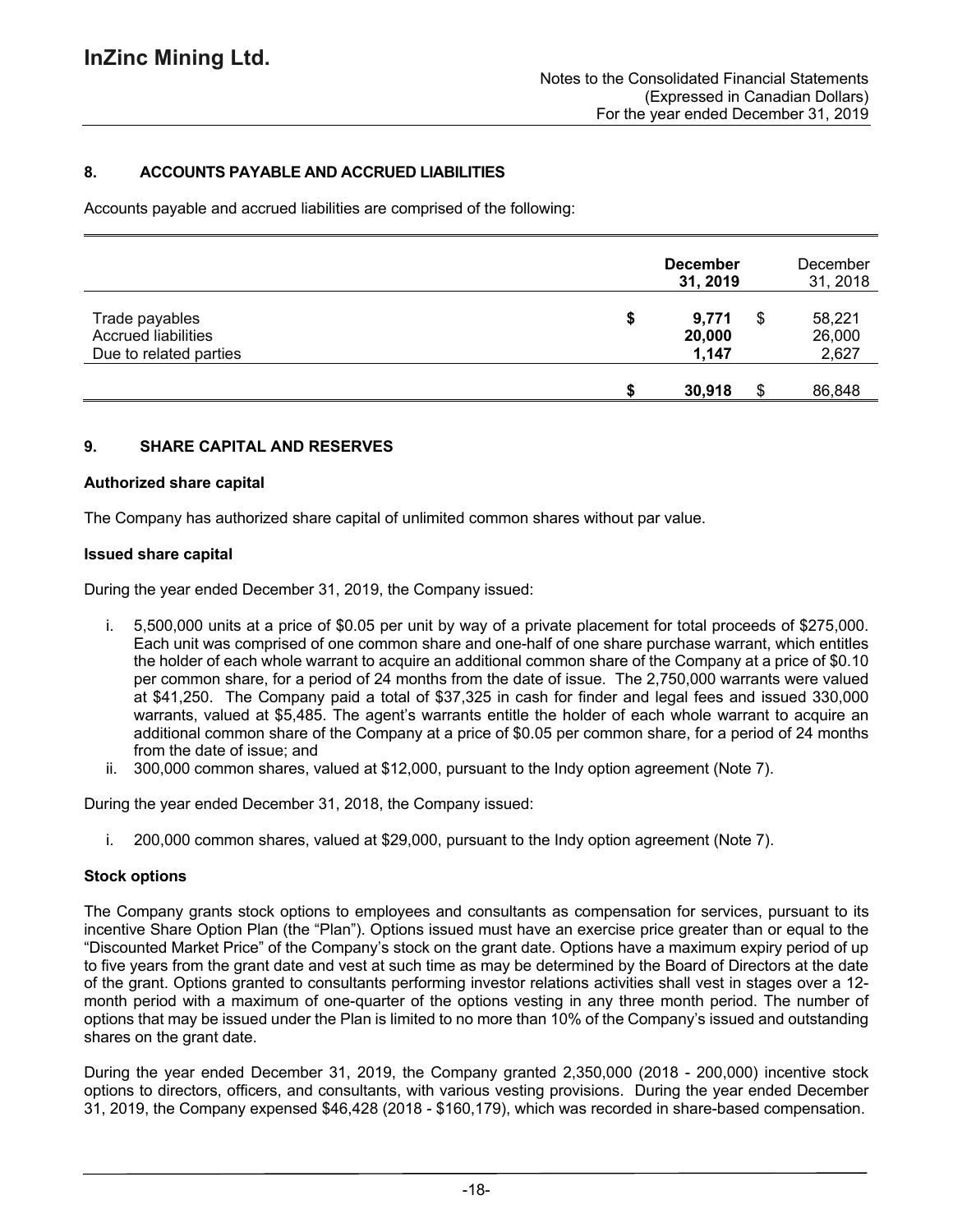## **9. SHARE CAPITAL AND RESERVES** (cont'd…)

## **Stock options** (cont'd…)

The weighted average fair value of stock options granted during the year ended December 31, 2019 was \$0.024 (2018 - \$0.153) per option.

The fair value of stock options granted was estimated using the Black-Scholes option pricing model with weighted average assumptions as follows:

|                                                                                                                        | For the year<br>ended<br><b>December</b><br>31, 2019 | For the year<br>ended<br>December<br>31, 2018 |
|------------------------------------------------------------------------------------------------------------------------|------------------------------------------------------|-----------------------------------------------|
| Risk-free interest rate<br>Expected option life (years)<br>Expected stock price volatility<br>Expected forfeiture rate | 1.49%<br>3.0<br>105%                                 | 1.96%<br>3.0<br>117%                          |

Option transactions are summarized as follows:

|                                        | Number of<br>options   | Weighted<br>average<br>exercise price |
|----------------------------------------|------------------------|---------------------------------------|
| Balance - December 31, 2017<br>Granted | 6,930,000<br>200,000   | \$<br>0.11<br>0.22                    |
| Balance - December 31, 2018<br>Granted | 7,130,000<br>2,350,000 | 0.12<br>0.05                          |
| Balance - December 31, 2019            | 9,480,000              | \$<br>0.10                            |
| Exercisable - December 31, 2019        | 8,305,000              | \$<br>0.11                            |

Options outstanding as at December 31, 2019 are as follows:

| <b>Number of options</b> |    | <b>Exercise price</b> | <b>Expiry date</b> | <b>Contractual life</b><br>remaining (years) |
|--------------------------|----|-----------------------|--------------------|----------------------------------------------|
|                          |    |                       |                    |                                              |
| 1,500,000                | \$ | 0.135                 | May 31, 2020       | 0.42                                         |
| 1,300,000                |    | 0.13                  | December 20, 2020  | 0.97                                         |
| 200,000                  |    | 0.22                  | January 30, 2021   | 1.08                                         |
| 2,650,000                |    | 0.09                  | May 31, 2021       | 1.42                                         |
| 500,000                  |    | 0.11                  | June 21, 2021      | 1.47                                         |
| 2,350,000                |    | 0.05                  | May 30, 2022       | 2.41                                         |
| 980,000                  |    | 0.12                  | October 11, 2022   | 2.78                                         |
| 9,480,000                |    |                       |                    | 1.58(1)                                      |
| $(1)$ weighted average   |    |                       |                    |                                              |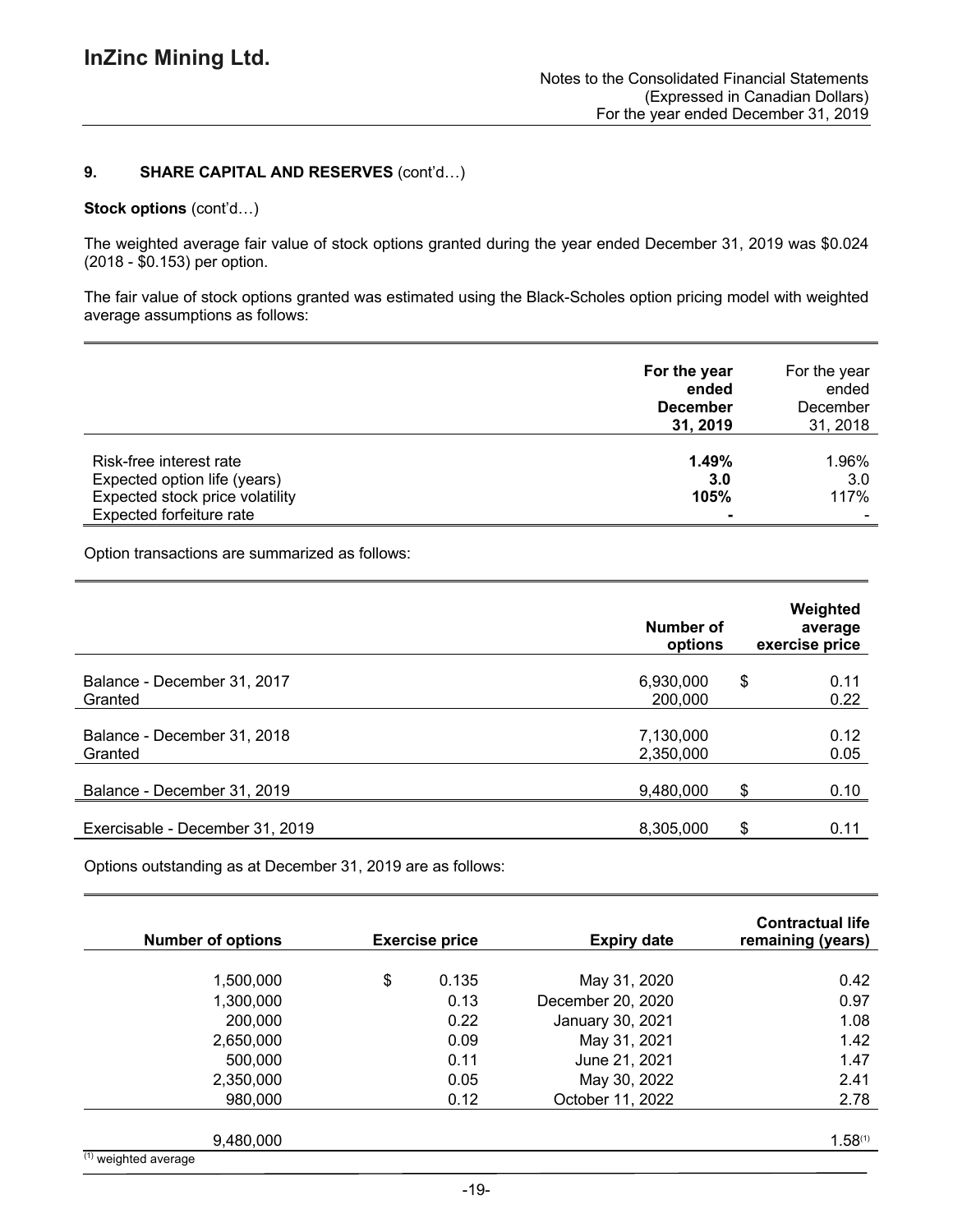# **9. SHARE CAPITAL AND RESERVES** (cont'd…)

#### **Warrants**

Warrant transactions are summarized as follows:

|                                                            | <b>Number of</b><br>warrants              | Weighted<br>average<br>exercise price |
|------------------------------------------------------------|-------------------------------------------|---------------------------------------|
| Balance - December 31, 2017 and 2018<br>Granted<br>Expired | 19,315,600<br>3,080,000<br>(19, 315, 600) | \$<br>0.15<br>0.09<br>0.15            |
| Balance - December 31, 2019                                | 3,080,000                                 | \$<br>0.09                            |

Warrants outstanding as at December 31, 2019 are as follows:

|                        | <b>Number of warrants</b> |   | <b>Exercise price</b> | <b>Expiry date</b> | <b>Contractual life</b><br>remaining (years) |
|------------------------|---------------------------|---|-----------------------|--------------------|----------------------------------------------|
|                        |                           |   |                       |                    |                                              |
|                        | 2,750,000                 | S | 0.10                  | May 29, 2021       | 1.41                                         |
|                        | 330,000                   |   | 0.05                  | May 29, 2021       | 1.41                                         |
|                        |                           |   |                       |                    |                                              |
|                        | 3,080,000                 |   |                       |                    | $1.41^{(1)}$                                 |
| $(1)$ woighted overage |                           |   |                       |                    |                                              |

<sup>0</sup> weighted average

## **10. RELATED PARTY TRANSACTIONS**

The Company defines key management personnel as its directors and officers. The Company entered into the following transactions with key management personnel:

|                                                                           | For the year<br>ended<br><b>December</b><br>31, 2019 |                       | For the year<br>ended<br>December<br>31, 2018 |                            |
|---------------------------------------------------------------------------|------------------------------------------------------|-----------------------|-----------------------------------------------|----------------------------|
| Office and miscellaneous<br>Professional fees<br>Share-based compensation | \$                                                   | ۰<br>19,500<br>28,841 | \$.                                           | 18,000<br>30,000<br>61,520 |
|                                                                           | S                                                    | 48,341                |                                               | 109,520                    |

As at December 31, 2019, included in rent is \$Nil (2018 - \$1,694) paid or accrued to a company formerly related by the chief financial officer.

As at December 31, 2019, included in accounts payable and accrued liabilities are amounts owing to related parties of \$1,147 (2018 - \$2,627).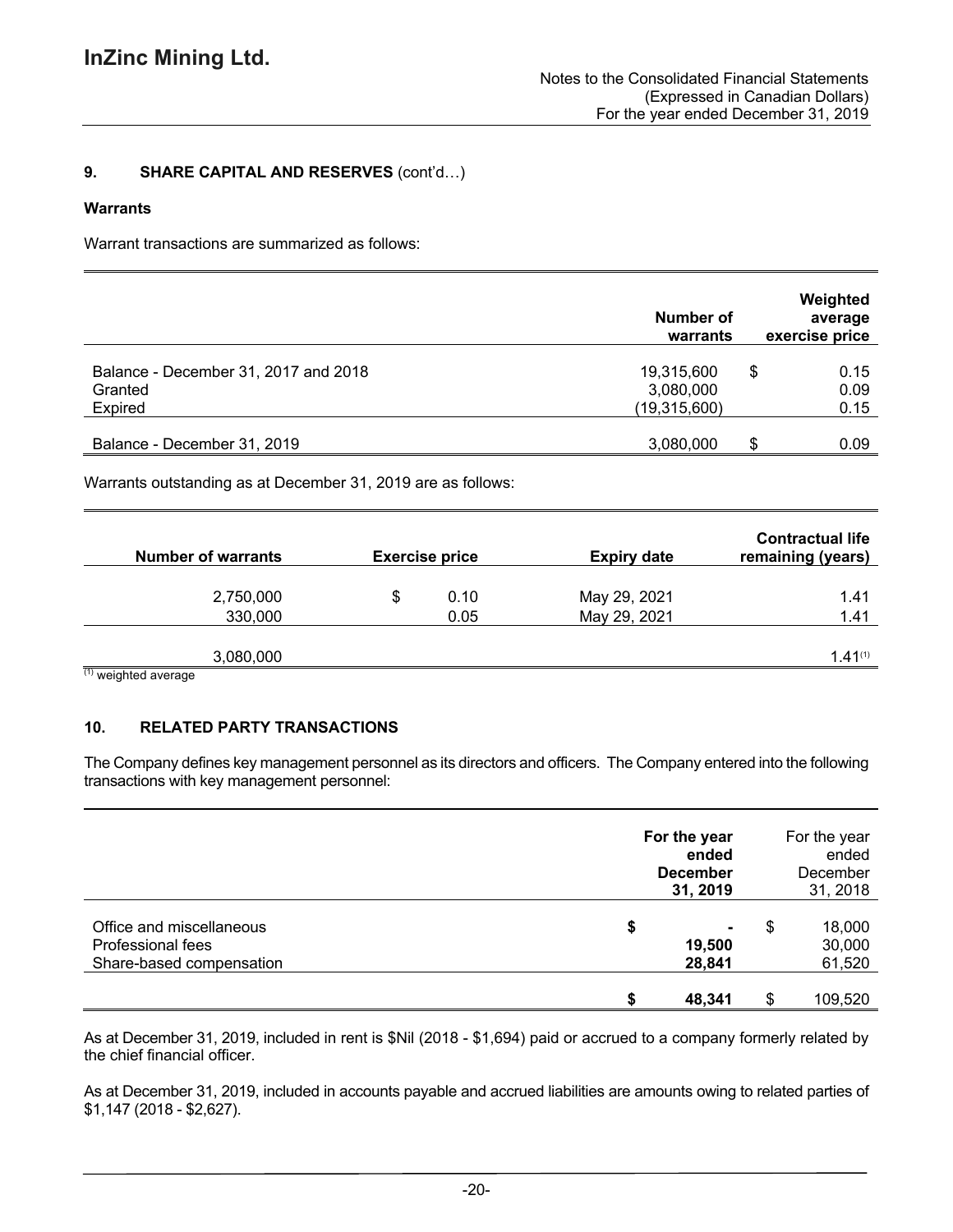# **11. SUPPLEMENTAL DISCLOSURE WITH RESPECT TO CASH FLOWS**

During the year ended December 31, 2019, the Company's significant non-cash transactions consisted of:

- i. shares issued for acquisition of exploration and evaluation assets of \$12,000;
- ii. fair value of warrants issued as finders' fee of \$5,485;
- iii. change in fair market value of marketable securities of \$479;
- iv. exploration and evaluation assets recorded in accounts payable and accrued liabilities of \$2,348;
- v. allocation of expired warrants from reserves to share capital of \$153,241; and
- vi. allocation of fair value of warrants issued in private placement from share capital to reserves of \$41,250.

During the year ended December 31, 2018, the Company's significant non-cash transactions consisted of:

- i. shares issued for acquisition of exploration and evaluation assets of \$29,000;
- ii. change in fair market value of marketable securities of \$895; and
- iii. exploration and evaluation assets recorded in accounts payable and accrued liabilities of \$46,685.

#### **12. SEGMENTED INFORMATION**

The Company operates in one industry segment being the acquisition and exploration of mineral exploration and evaluation assets. The total assets attributable to the geographical locations relate primarily to exploration and evaluation assets and are all located as follows:

| <b>December 31, 2019</b>          | <b>United States</b> | Canada    | Total             |
|-----------------------------------|----------------------|-----------|-------------------|
| Exploration and evaluation assets | 7,516,884            | 1,014,968 | 8,531 <u>,852</u> |
|                                   |                      |           |                   |
| December 31, 2018                 | <b>United States</b> | Canada    | Total             |
| Exploration and evaluation assets | 7,445,988            | 861.674   | 8,307,662         |

#### **13. FINANCIAL INSTRUMENTS AND RISK MANAGEMENT**

Financial instruments measured at fair value are classified into one of three levels in the fair value hierarchy according to the relative reliability of the inputs used to estimate the fair values. The three levels of the fair value hierarchy are:

- Level 1 Unadjusted quoted prices in active markets for identical assets or liabilities;
- Level 2- Inputs other than quoted prices that are observable for the asset or liability either directly or indirectly; and
- Level 3 Inputs that are not based on observable market data.

Cash and marketable securities are measured at fair value using level 1 inputs. The value of receivables, reclamation deposits, and accounts payable and accrued liabilities approximates their carrying values.

#### **Financial risk factors**

The Company is exposed to a variety of financial risks by virtue of its activities including credit, liquidity, interest rate, foreign currency, and price risk.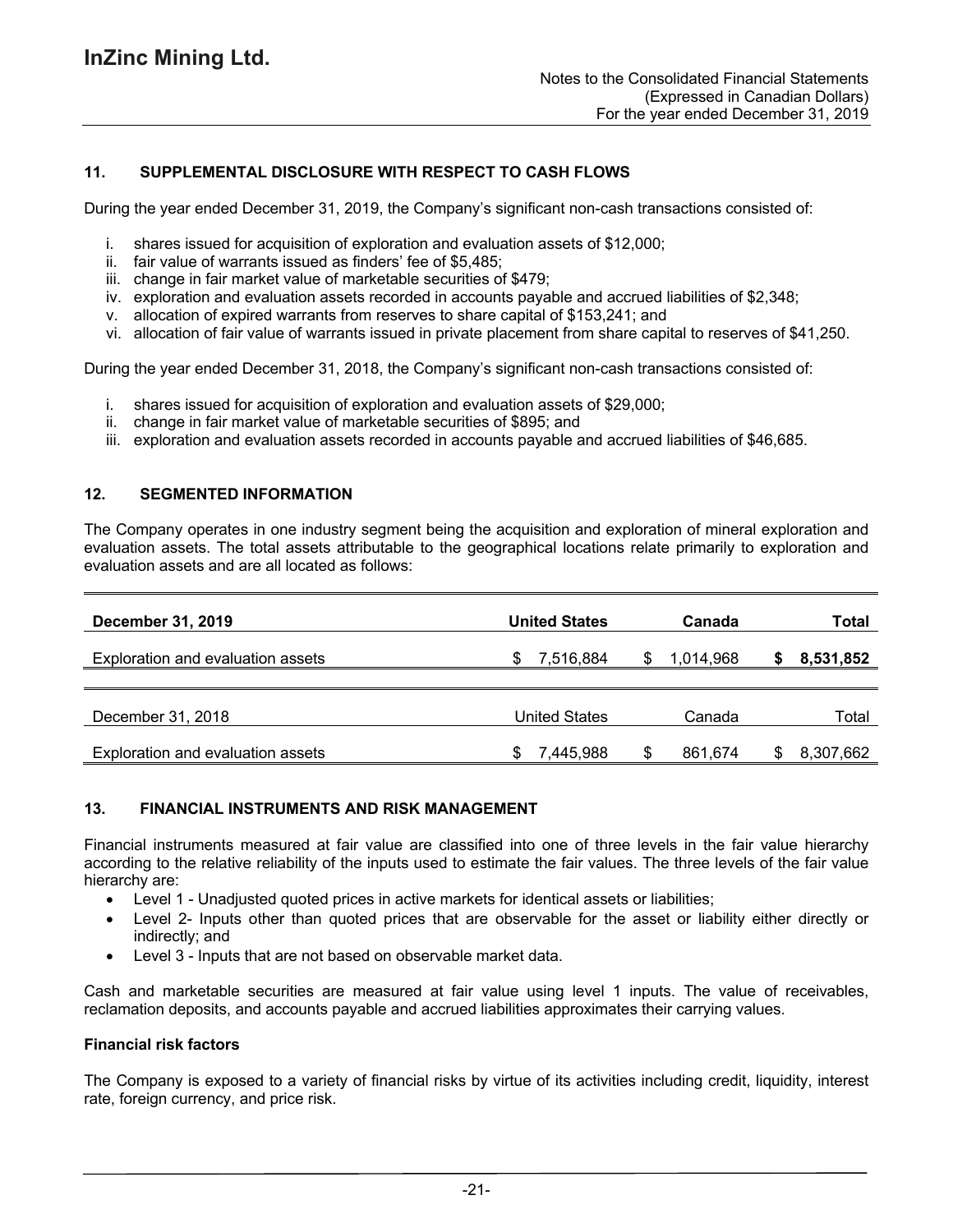# **13. FINANCIAL INSTRUMENTS AND RISK MANAGEMENT** (cont'd…)

## **Financial risk factors** (cont'd…)

#### Credit risk

The Company is exposed to industry credit risks arising from its cash holdings and receivables. The Company manages credit risk by placing cash with major Canadian financial institutions. The Company's receivables are due from the Federal Government of Canada. Management believes that credit risk related to these amounts is nominal.

## Liquidity risk

Liquidity risk is the risk that the Company will not have sufficient funds to meet its financial obligations when they are due. To manage liquidity risk, the Company reviews additional sources of capital and financing to continue its operations and discharge its commitments as they become due.

#### Interest rate risk

Interest rate risk is the risk that the fair value of future cash flows of a financial instrument will fluctuate because of changes in market interest rates. The Company is not exposed to interest rate risk as it does not have any significant financial instruments with interest rates, with the exception of cash. Interest earned on cash is based on prevailing bank account interest rates, which may fluctuate. A 1% change in interest rates would result in a nominal difference for the year ended December 31, 2019.

#### Foreign currency risk

The Company is exposed to foreign currency risk on fluctuations related to cash and accounts payables and accrued liabilities that are denominated in United States Dollars. A 10% change in foreign exchange rates would result in a nominal difference for the year ended December 31, 2019.

#### Price risk

The Company has limited exposure to price risk with respect to commodity and equity prices. Equity price risk is defined as the potential adverse impact on the Company's earnings due to movements in individual equity prices or general movements in the level of the stock market. Commodity price risk is defined as the potential adverse impact on earnings and economic value due to commodity price movements and volatilities.

#### **14. CAPITAL MANAGEMENT**

The Company manages its capital structure and makes adjustments to it, based on the funds available to the Company, in order to support the acquisition and exploration of exploration and evaluation assets. The Board of Directors does not establish quantitative return on capital criteria for management, but rather relies on the expertise of the Company's management to sustain future development of the business. The Company defines capital that it manages as share capital, options and warrants.

The properties in which the Company currently has an interest are in the exploration stage; as such the Company has historically relied on the equity markets to fund its activities.

The Company will continue to assess new properties and seek to acquire an interest in additional properties if it feels there is sufficient geologic or economic potential and if it has adequate financial resources to do so.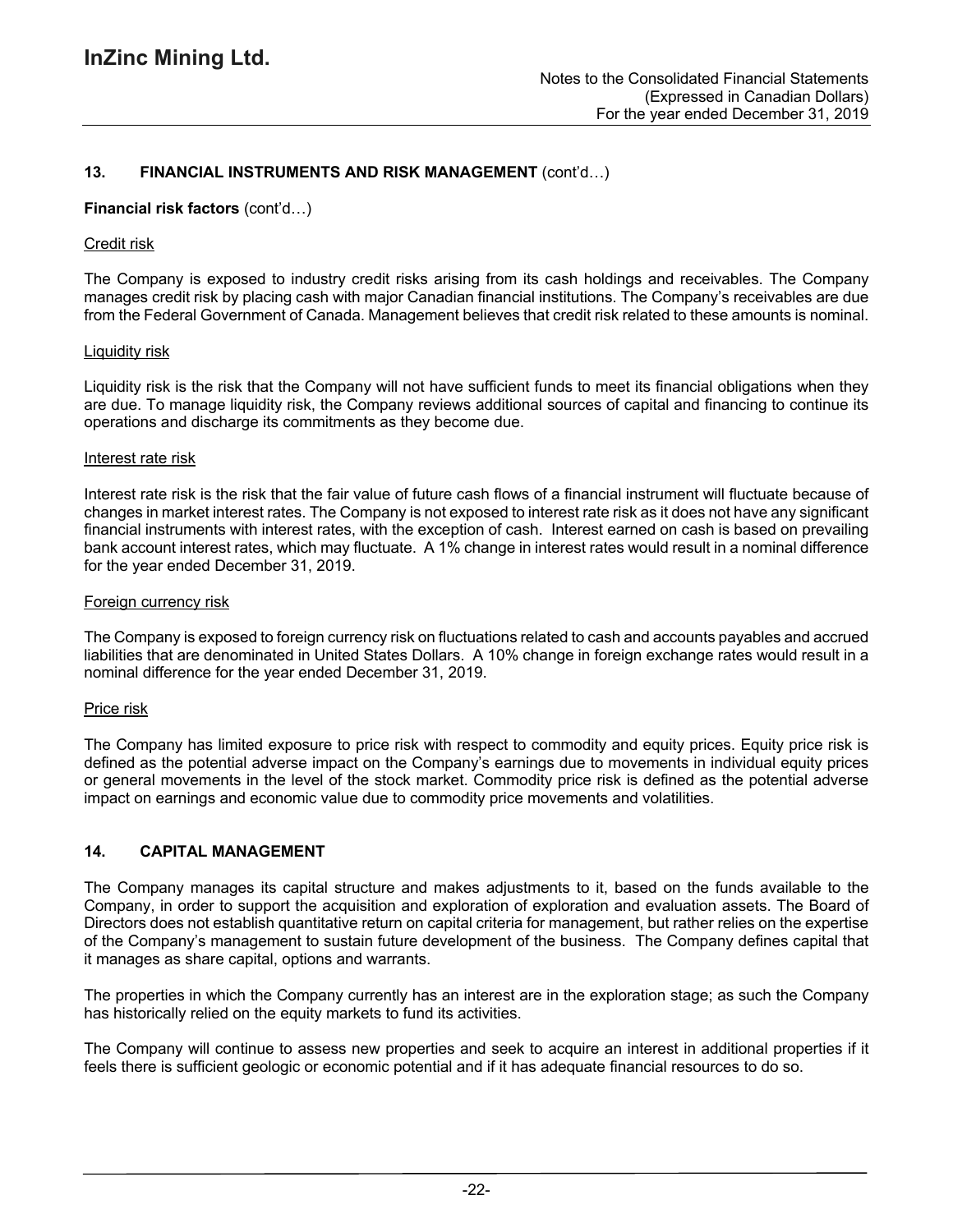# 14. **CAPITAL MANAGEMENT** (cont'd...)

Management reviews its capital management approach on an ongoing basis and believes that this approach, given the relative size of the Company, is reasonable. The Company is not subject to externally imposed capital restrictions.

There has been no significant change in the Company's objectives, policies, and processes for managing its capital during the year ended December 31, 2019.

# **15. INCOME TAXES**

A reconciliation of income taxes at statutory rates is as follows:

|                                                                                                | For the year<br>ended<br>December 31,<br>2019 |                    | For the year<br>ended<br>December 31,<br>2018 |                   |
|------------------------------------------------------------------------------------------------|-----------------------------------------------|--------------------|-----------------------------------------------|-------------------|
| Loss for the year before income tax                                                            | S.                                            | (227,758)          | \$                                            | (462,460)         |
| Expected income tax recovery<br>Change in statutory and foreign taxes, foreign exchange rates, |                                               | (61,000)           |                                               | (125,000)         |
| and other                                                                                      |                                               | 211,000            |                                               | (309,000)         |
| Permanent differences<br>Share issue cost                                                      |                                               | 15,000<br>(10,000) |                                               | 46,000<br>(1,000) |
| Impact of BCMETC                                                                               |                                               | (53,000)           |                                               |                   |
| Adjustment to prior year provision vs tax authority assessment                                 |                                               | 74,000             |                                               | (23,000)          |
| Change in unrecognized deductible temporary differences                                        |                                               | (176,000)          |                                               | 412,000           |
| Total income tax (recovery)                                                                    | 5                                             |                    |                                               |                   |

The significant components of the Company's deferred tax assets that have not been included on the consolidated statement of financial position are as follows:

|                                                | 2019        | 2018 |               |
|------------------------------------------------|-------------|------|---------------|
| Deferred tax assets:                           |             |      |               |
| Exploration and evaluation assets              | 1,539,000   | S    | 1,764,000     |
| Property and equipment                         | 30,000      |      | 30,000        |
| Share issue costs                              | 36,000      |      | 42,000        |
| Non-capital losses available for future period | 1,334,000   |      | 1,279,000     |
|                                                | 2,939,000   |      | 3,115,000     |
| Unrecognized deferred tax assets               | (2,939,000) |      | (3, 115, 000) |
|                                                |             |      |               |

Tax attributes are subject to review and potential adjustment by tax authorities.